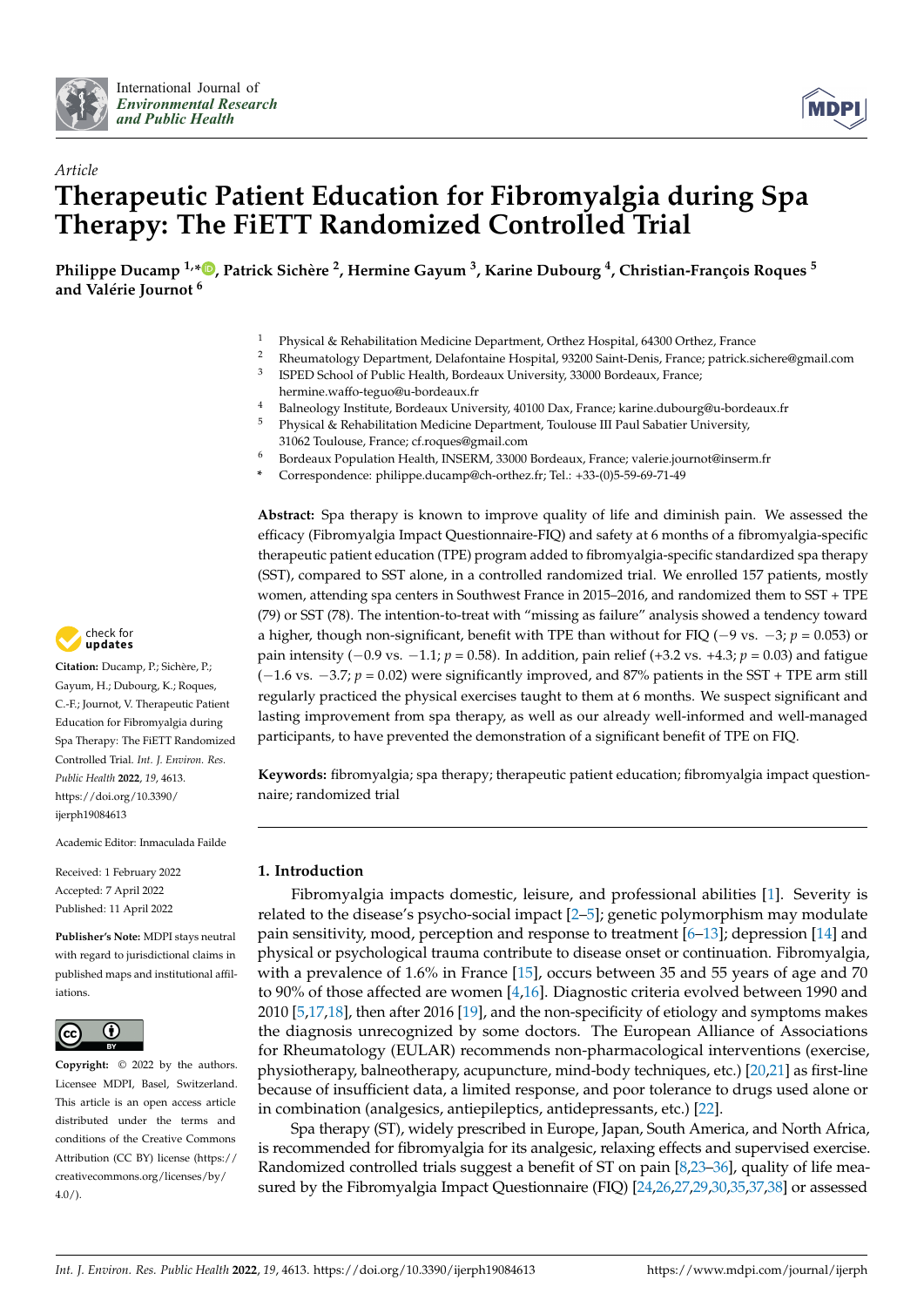with generic scales (BDI, SF-36, VAS, PSQI, MPQ, CIS, GTPS) [\[24,](#page-13-13)[35,](#page-14-1)[38\]](#page-14-3), mood [\[8](#page-13-11)[,24](#page-13-13)[,25](#page-13-18)[,31](#page-13-19)[,35\]](#page-14-1), sleep [\[8](#page-13-11)[,34](#page-14-4)[,39\]](#page-14-5), fatigue [\[8](#page-13-11)[,25](#page-13-18)[,34\]](#page-14-4), gastric dyspepsia [\[25](#page-13-18)[,34\]](#page-14-4), irritable bowel syndrome [\[8](#page-13-11)[,25\]](#page-13-18), and dyspnea of respiratory origin [\[31\]](#page-13-19). Reviews and meta-analyses confirmed these observations but emphasized the low power of some trials [\[10,](#page-13-20)[21,](#page-13-9)[23,](#page-13-12)[28,](#page-13-21)[32,](#page-13-22)[40](#page-14-6)[–47\]](#page-14-7). Nevertheless, EULAR stated that: "hot-water baths, with or without exercise, are effective in fibromyalgia because they improve pain and function" [\[20\]](#page-13-8). Using mineral water was better than using tap water [\[24](#page-13-13)[,29](#page-13-16)[,31\]](#page-13-19) even if the care provided was not daily [\[26\]](#page-13-14). The effect size of ST (modified Cohen's d) was 1.408 on pain and 2.085 on function [\[16\]](#page-13-4), and a weighted differential effect size was calculated at 0.736 for the reduction of pain intensity [\[48\]](#page-14-8).

In chronic diseases, therapeutic patient education (TPE) aims to change individual health-related behavior. According to the World Health Organization (WHO), TPE is "continuous, integrated, patient-centered, including awareness-raising, information, selfcare learning, psychosocial support activities regarding the disease, prescribed treatment, care, hospitalization, behavior related to health and illness" [\[49\]](#page-14-9). In France, TPE programs have specifications for implementation and assessment and are controlled by public health agencies. Fibromyalgia TPE programs have been implemented in hospital or university settings [\[44](#page-14-10)[,50](#page-14-11)[–54\]](#page-14-12), balneotherapy facilities [\[55,](#page-14-13)[56\]](#page-14-14), via the internet [\[57\]](#page-14-15), or using written documents at home [\[51\]](#page-14-16). Some of these studies are uncontrolled [\[53](#page-14-17)[,54](#page-14-12)[,57\]](#page-14-15), but randomized controlled trials show an impact on the symptoms [\[44](#page-14-10)[,50](#page-14-11)[,51\]](#page-14-16). In France, ST has a duration imposed by the Ministry of Health of 3 (or 2) weeks and is dedicated to care, rehabilitation, and education. The addition of ST to an educational program, compared to an educational program alone, significantly lessened the symptoms of fibromyalgia [\[55,](#page-14-13)[56\]](#page-14-14). Fibr'Eaux®, a fibromyalgia-specific TPE program, running since 2014 in the Dax spa facilities, aims to improve patient quality of life through an accurate and adapted comprehension of their situation, optimal use of drugs, and better level of physical activity. We hypothesized that Fibr'Eaux®delivered during a 3-week ST would reduce, compared to ST alone, the burden of fibromyalgia at 6 months after ST assessed through the Fibromyalgia Impact Questionaire.

# **2. Methods**

# *2.1. Design*

FiETT (Fibromyalgie et Education Thérapeutique en cure Thermale) was a multicenter open-label randomized trial comparing the impact on fibromyalgia symptoms of the Fibr'Eaux<sup>®</sup> TPE program added to standardized fibromyalgia-specific spa therapy (SST + TPE) vs. standardized fibromyalgia-specific spa therapy only (SST) at 6 months after spa therapy.

## *2.2. Recruitment*

The FiETT trial was realized in 12 thermal spa establishments (See Acknowledgments section) in Southwest France. Patients were recruited through doctors in the Dax/St Paul les Dax resort, the spa establishments, or via several websites, particularly patient association sites. The Dax Information Center set up a hotline giving information about the trial, participating facilities, and investigators participating in the trial. Fifteen 3-week sessions were organized between March 2015 and November 2016.

## *2.3. Participants*

Inclusion criteria were: age between 18 and 65; fibromyalgia diagnosed at least 6 months before screening (baseline) and confirmed by clinical criteria [\[18\]](#page-13-6) and the Fibromyalgia Rapid Screening Test (FiRST) [\[58\]](#page-14-18) (score 5 or 6 at baseline) checked by the investigator; internet access from end of spa therapy to end of remote follow-up (day 19 to month 12); French health insurance; and voluntarily signing an informed consent form. Non-inclusion criteria included: infectious disease with ongoing treatment (except for minor seasonal upper respiratory tract infections); active cancer; concomitant polymyalgia rheumatica; stage III venous insufficiency with a history of deep venous thrombosis or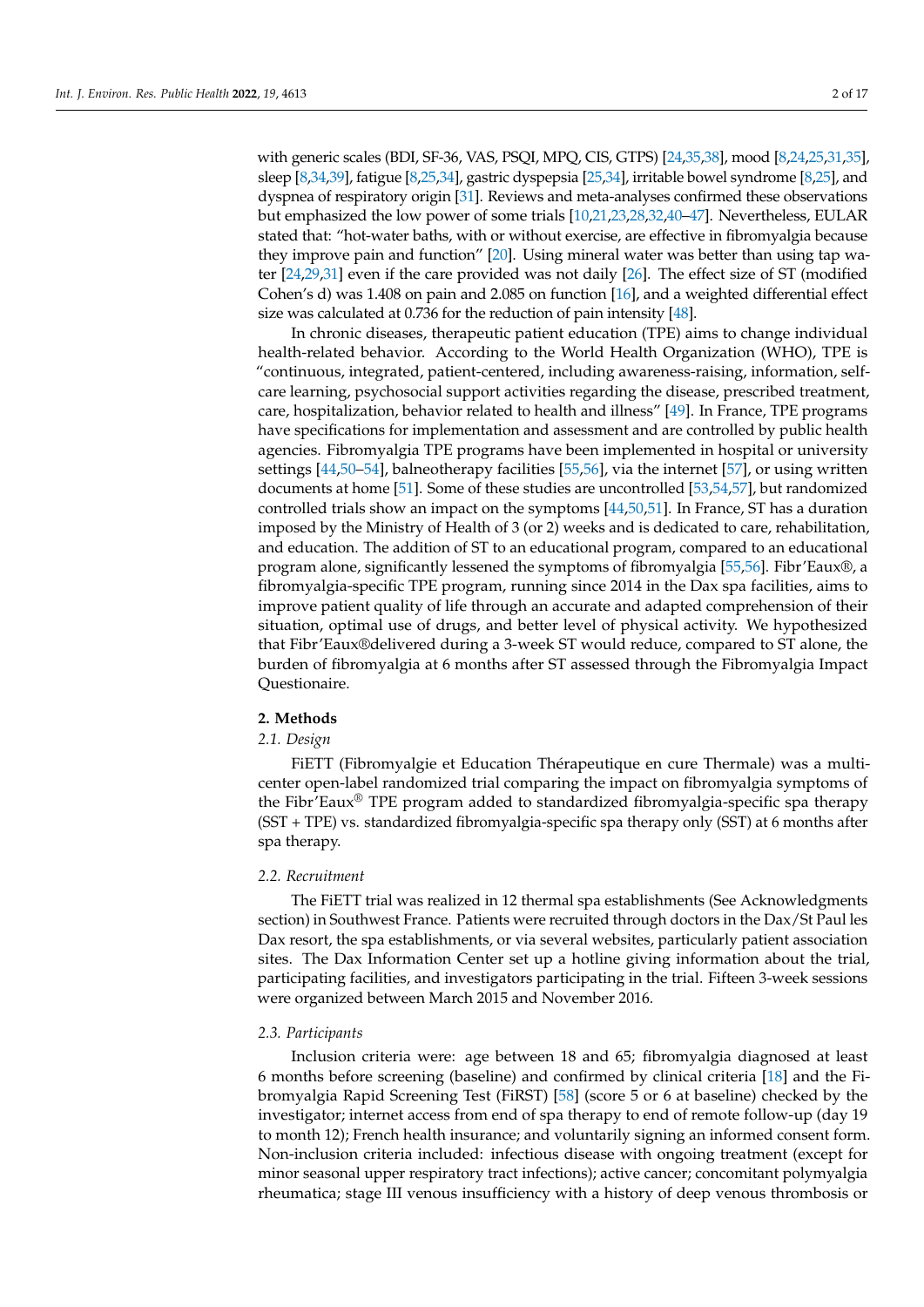pulmonary embolism; contraindication to warm hydrotherapy ( $\geq$ 36 °C); total inability to practice the physical activities planned in the program; ongoing pregnancy; participation in a fibromyalgia-specific TPE program during year before baseline; and expected difficulties to fill out self-administered questionnaires.

#### *2.4. Interventions*

At baseline, all patients were prescribed a practice-designed, validated, and consensual spa therapy program consisting of 72 treatments over 18 consecutive days except Sunday/3 weeks except Sunday, adapted to their tolerance level, including: individual baths in mineral water with underwater spray  $(36\degree\text{C}, 10-20\text{ min})$ , mineral mud applications (40–42  $\degree$ C, up to 15 min), massages by a registered physiotherapist (36  $\degree$ C, up to 10 min), and collective exercises in a mineral water pool supervised by a registered physiotherapist (32–34  $°C$ , 20 min). The Dax resort's natural waters are hyper-thermal (gushing at 54 to 62  $\degree$ C) and moderately mineralized (1 g/L) with calcium sulfate (410 mg/L), sodium chloride (226 mg/L), magnesium sulfate (116 mg/L), and oligo metallic chlorides. Dax peloids consist of stilt from the Adour River matured with mineral water and blue-green algae. The intervention is delivered by a shared team and the staff of the spa are all qualified.

Patients received hydro-mineral treatments in the morning. In the afternoon, those allocated to the SST + TPE group attended 1.5–2 h collective educational workshops (8 to 12 attendees) in the Dax Balneology Institute (Bordeaux University), taking advantage of the human and material resources offered by a spa resort. The program includes: (i) an initial joint educational and physical assessment by the spa doctor, TPE nurse, and a trained physical education coach, so as to adapt the program to the patient's limitations; (ii) collective educational workshops with supervised physical activities; (iii) an educational and physical assessment at the end of the intervention; and (iiii) an "action plan" for the patient to be implemented back home with potential adaptation as needed. (See Supplemental File for details—Table S1). Four workshops were mandatory (Understanding the Disease, Managing Pain and Stress, Moving Well, and Sleeping Well) and two were optional (Using Drugs Well and Living with Disease). They also practiced three collective 1 h indoor sessions of stretching and relaxation exercises adapted to patients with fibromyalgia, and three collective outdoor sessions of adapted aerobic activity (walking 500 to 1000 m, punctuated by eight exercise stations and three rest stations). Indoor and outdoor sessions were supervised by a trained adapted-physical-activity coach. To prevent contamination between patients allocated to the different strategies and to minimize disappointment bias the program was proposed free of charge to all patients allocated to the SST group to take place in the year following month 12. Missing patient self-reported data in both groups were minimized by giving a EUR 100 (USD 110) incentive to all patients completing questionnaires at months 3, 6, and 12. In addition, we thoroughly described painful episodes of fibromyalgia and adverse events.

#### *2.5. Follow-Up*

The enrollment (baseline) visit took place before spa therapy began. Investigators screened potential patients for eligibility, provided them with information about the trial, ensured informed consent, and randomized them to either SST + TPE or SST alone. The course of daily spa therapy started on a Monday and continued for 3 weeks (except Sundays). Investigators performed fibromyalgia and spa therapy checkups at days 9 and 18. During the spa therapy course, the spa nurse continuously recorded any adverse event of interest and any deviation from scheduled care. All data relative to spa therapy were entered in an electronic case report form (eCRF) by investigators, the spa nurse, TPE nurse, and coach. At day 18, every day patients filled in a paper logbook containing self-reported questionnaires on domains recommended by the outcome measures in rheumatology (OMERACT, Home made eCRF created by the Medical Informatics Research and Development Center of the University of Bordeaux, *Bordeaux*, France) [\[59,](#page-15-0)[60\]](#page-15-1): pain intensity and relief, kinesiophobia, pain catastrophizing, functional limitations, sleepiness and fatigue,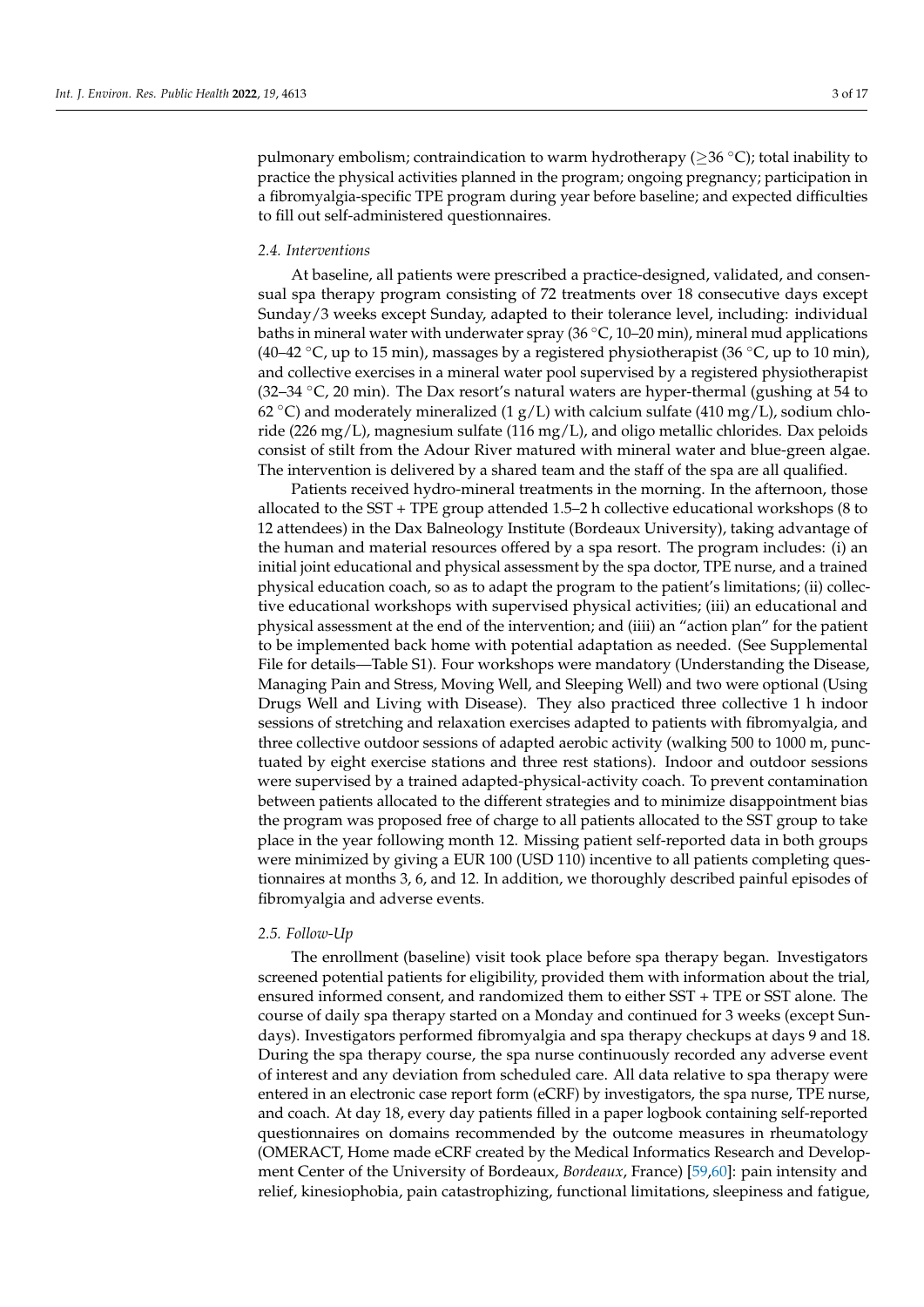anxiety and depression, compliance with prescribed spa care, and compliance with the TPE program for patients in the SST + TPE group. Following the spa therapy course, patients answered the same self-reported questionnaires as in the eCRF, online at months 3, 6, and 12. The self-monitoring logbook with the self-reported questionnaire was preferred to interrogations that may induce answers. Patients received automatic emails and phone calls from spa nurses to remind them to complete the self-administered questionnaires. Spa nurses collected adverse events and pregnancies by phone. Events of interest were painful episodes, any serious adverse event including death, and eventual study withdrawal. All data and procedures during the spa therapy course were monitored on site by a trial CRA. All data collected during follow-up were monitored for response, but not for completeness or exactness since no corrective action could be undertaken.

#### *2.6. Outcomes*

The primary outcome was the mean change between baseline and month 6 on the FIQ score, ranging from 0 (no impact) to 100 (highest impact) [\[61](#page-15-2)[,62\]](#page-15-3). The main secondary outcome was the rate of response, defined as a relative change in FIQ between baseline and month 6 strictly below 14%. Other secondary outcomes were domains recommended by OMERACT [\[60\]](#page-15-1) as scores measured using the self-administered questionnaires at 3, 6, and 12 months after spa therapy: changes from baseline in FIQ score [\[61](#page-15-2)[,62\]](#page-15-3), pain intensity and relief assessed via Visual Analog Scales (VAS) [\[63](#page-15-4)[,64\]](#page-15-5), kinesiophobia [\[65–](#page-15-6)[67\]](#page-15-7), pain catastrophizing [\[68\]](#page-15-8), functional limitations [\[69\]](#page-15-9), fatigue [\[70\]](#page-15-10), sleepiness [\[39,](#page-14-5)[71\]](#page-15-11), anxiety, and depression [\[72\]](#page-15-12). We also measured the change from baseline in non-pharmacological or pharmacological treatments recommended or discouraged by EULAR [\[73\]](#page-15-13). Serious adverse reactions and painful episodes were validated by an independent adjudication committee of two rheumatologists and one specialist in pharmacoepidemiology, masked to the trial group.

## *2.7. Sample Size*

This was a superiority trial. The minimal clinically important change in FIQ score between interventions estimated in three previous randomized trials was 9 points, i.e., 14% [\[74\]](#page-15-14).Consequently we considered a difference of 10 points between strategies to be relevant. Assuming a normal distribution of FIQ change between baseline and month 6 and a common standard deviation of 20 points, a (1:1) sample size of 64 patients per strategy would have 80% power to detect a difference of 10 points using a Student test with a 0.05 two-sided significance level (nQuery Advisor®, nQuery Advisor v7.0, Statistical Solutions, Cork, Ireland). We anticipated a maximum of 15% missing values concerning the change in FIQ score, so the sample size was set at 152 patients.

#### *2.8. Randomization*

Due to a possible difference in the influence of the staff at the various spa facilities on patient compliance and outcomes, randomization was stratified by thermal spa facility (balance rate 1:1, four-patient blocks). The randomization list was generated by the statistician with SAS 9.4-proc-plan® and implemented in the eCRF. After obtaining informed consent, the screening examination, and inclusion, investigators entered the patient's data, performed randomization, and informed the patients of their allocated strategy. Spa nurses, and the TPE nurse and educators for SST + TPE strategy, were informed by a computer-generated email.

## *2.9. Statistical Methods*

Primary analysis was performed on intention-to-treat, with missing values imputed by a failure value defined by protocol as the first decile in the arm of the corresponding patient. We first checked the absence of a site effect through a mixed linear model on FIQ change at month 6. Then we compared strategies with a Student test. We performed a twofold worstcase sensitivity analysis, with missing values in an arm imputed alternatively by first (fail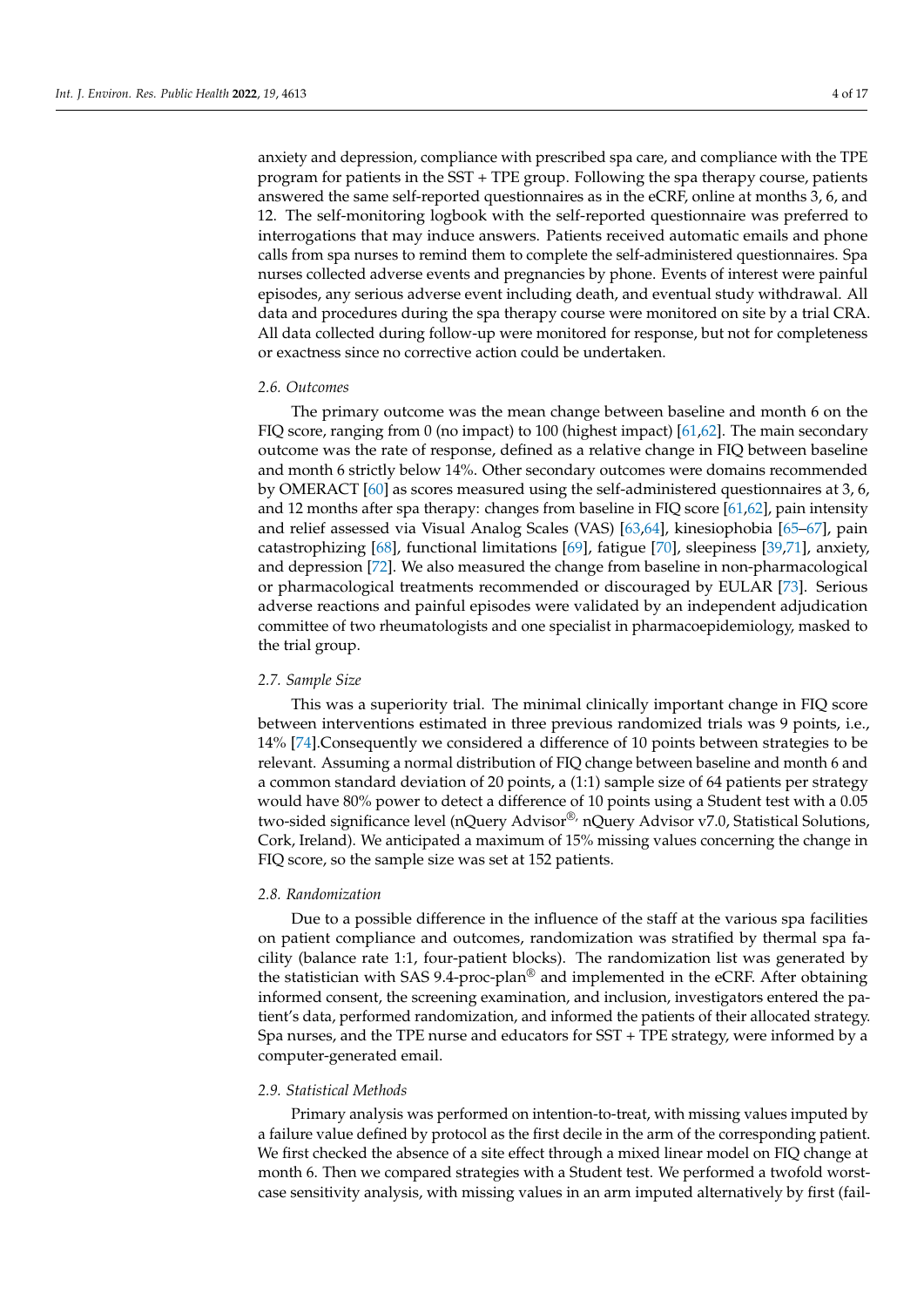ure) or nineth (success) decile in the same arm [European Medicines Agency. Guidelines on missing data in confirmatory clinical trials]. [https://www.ema.europa.eu/en/documents/](https://www.ema.europa.eu/en/documents/scientific-guideline/guideline-missing-data-confirmatory-clinical-trials_en.pdf) [scientific-guideline/guideline-missing-data-confirmatory-clinical-trials\\_en.pdf](https://www.ema.europa.eu/en/documents/scientific-guideline/guideline-missing-data-confirmatory-clinical-trials_en.pdf) (access date 4 January 2022).

We conducted secondary analyses on observed data: on-treatment analysis, and mixed linear model on FIQ over time with between-strategies comparison of estimated slopes during spa therapy and remote follow-up. In view of the limited effectiveness of ETP in bringing about an improvement in the patient's condition, it seemed interesting to us, in post hoc analysis, to try to identify sub-populations that respond better to the intervention, in order to define for whom this intervention may be most beneficial. We searched for the determinants of FIQ response among the patients' baseline demographic, social, and clinical characteristics, non-FIQ scores and limited range of joint motion, using a logistic regression model with univariable (significance level 20%) and multivariable (backward selection, significance level 5%) analyses. We compared strategies regarding secondary outcomes with Student or Wilcoxon, chi-square or exact tests, depending on endpoint distribution. To account for correlation between non-FIQ scores, we used a multivariate analysis of variance to test the global effect of the strategy on change in scores from baseline. We described the nature and causality of serious adverse events and reactions. We compared strategies on the dynamics of painful episodes using a Kaplan–Meier curve and a log-rank test. We described episodes of symptoms and searched for their determinants by the above selection methods. We used mixed linear models to confirm the overall efficacy of spa therapy during the spa therapy course and afterward using EULAR criteria: pain intensity, fatigue, sleepiness, and disability (assessed by FIQ) [\[73\]](#page-15-13). We also described compliance to spa therapy treatments and to the TPE program during the spa therapy course and follow-up.

#### *2.10. Ethics and Authorizations*

FiETT was sponsored and funded (grant n◦ C2013/02), by the French Society for Thermal Spa Research (Association Française pour la Recherche Thermale—AFRETh), an independent non-profit organization. It was approved by the local ethics committee (Comité de Protection des Personnes Sud-Ouest et Outre-Mer, decision n◦ 2014-A00464-43), the competent French authority (Agence Nationale de Sécurité du Médicament et des produits de santé, ref. 140815B-32), and the French data protection authority (Commission Nationale de l'Informatique et des Libertés, decision DR-2014-317). It was registered on <ClinicalTrials.gov> (n◦ NCT02406313) before the trial started.

# **3. Results**

# *3.1. Enrolment and Follow-Up*

Among 164 patients screened between March 2015 and November 2016, 157 fulfilled all eligibility criteria and were randomized to receive SST (*n* = 78) or SST + TPE (*n* = 79) strategies (See in Supplemental File Figure S1). Eight patients withdrew consent: five (6%) in SST vs. three (4%) in SST + TPE groups, five during spa therapy and three during follow-up. Three more patients were lost to follow-up in each strategy. These events did not differ between strategies ( $p = 0.59$ ). All patients started the allocated strategy at baseline but 29 (18%) discontinued it: four (5%) in SST vs. 25 (32%) in SST + TPE, *p* < 10−<sup>4</sup> . The reasons for discontinuation were painful episodes in five (3 vs. 2), adverse events for three (0 vs. 3), and patient's choice for 21 (1 vs. 20) for SST and SST + TPE strategies, respectively.

#### *3.2. Patients' Characteristics*

Patients did not differ in baseline characteristics between strategies (Table [1\)](#page-6-0). They were mainly women in their fifties, 50% were in employment and 71% had moderate to high income. Their average body mass index was 26 kg/m<sup>2</sup> (Standard Error (SE) 2) but 22% suffered from severe or morbid obesity. About one-third had already undergone musculoskeletal surgery (19%) or experienced other musculoskeletal disorders (30%). Most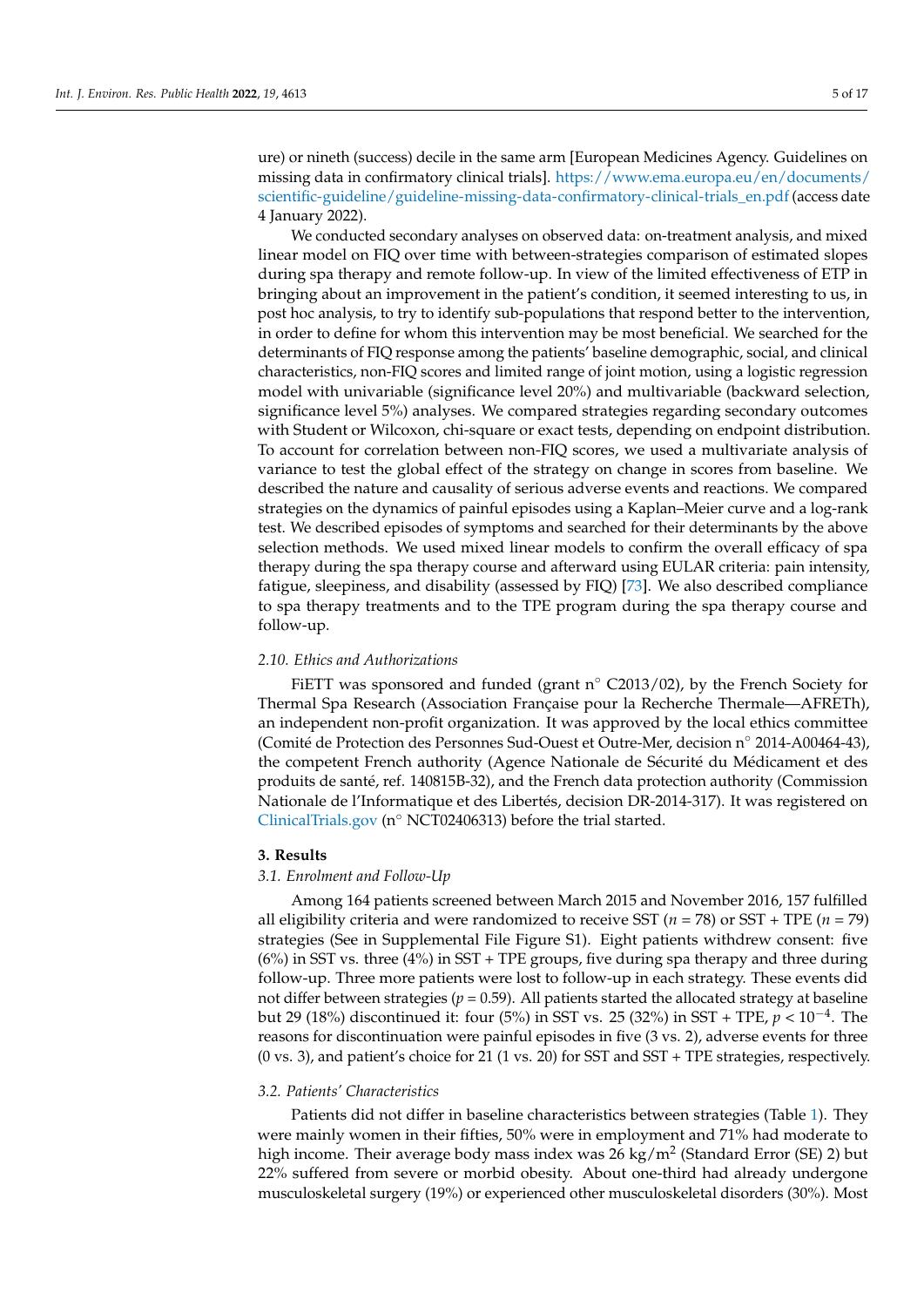had a maximum FIRST score (85%). The average FIQ score was 60 points/100 (SE 1), with an average pain intensity of 7 points/10 (SE 0). During the last 3 months before baseline, some patients had no non-pharmacological treatment at all (21% vs. 32% for SST and SST + TPE strategies, respectively); others had physical therapy (65% vs. 57%, resp.), osteopathy (13% vs. 4%, resp.), acupuncture (19% vs. 14%, resp.), relaxation (15% vs. 9%, resp.), hypnosis (13% vs. 10%, resp.), or other non-pharmacological intervention (38% vs. 25%, resp.). Some patients took no drugs at all (17%), took the drugs recommended, and avoided the drugs strongly discouraged by the European Alliance of Associations for Rheumatology (EULAR) (41%), or disrespected EULAR recommendations (41%: 8% took discouraged drugs and non-recommended drugs; 10% took both; 24% took none of them) [\[73\]](#page-15-13).

| <b>Randomized Strategy</b>                                                 |           |                                                                                                                                                                                                                                       |                                                                           |                                                                |  |
|----------------------------------------------------------------------------|-----------|---------------------------------------------------------------------------------------------------------------------------------------------------------------------------------------------------------------------------------------|---------------------------------------------------------------------------|----------------------------------------------------------------|--|
|                                                                            |           |                                                                                                                                                                                                                                       | <b>SST</b><br>$N = 78$                                                    | $SST + TPE$<br>$N = 79$                                        |  |
| Gender                                                                     | # $(%)$   | Female                                                                                                                                                                                                                                | 73 (94)                                                                   | 76 (96)                                                        |  |
| Age (years)                                                                | # $(%)$   | $[25 - 40]$<br>$[40 - 60]$<br>$[60 - 65]$                                                                                                                                                                                             | 5(6)<br>60 (77)<br>13(17)                                                 | 6(10)<br>54 (68)<br>19(24)                                     |  |
| Monthly net taxable<br>income at baseline ( $\epsilon$ ) *                 | # $(%)$   | Unknown<br>$<$ 1000<br>1000-1999<br>$\geq$ 2000                                                                                                                                                                                       | 23 (29)<br>26(33)<br>29 (37)                                              | 5(6)<br>18(23)<br>29 (37)<br>27 (34)                           |  |
| Socio-professional category                                                | # $(%)$   | Craftsperson, merchant, entrepreneur<br>High-level executive, intellectual professional<br>Employee<br>Retired<br>Other                                                                                                               | 11(14)<br>10(13)<br>38 (49)<br>6(8)<br>13(17)                             | 2(3)<br>11(14)<br>40(51)<br>8(10)<br>18(23)                    |  |
| Body mass index $(kg/m2)$                                                  | # $(%)$   | $[17 - 25]$<br>$[25 - 30]$<br>$[30 - 42]$                                                                                                                                                                                             | 38 (49)<br>24 (31)<br>16(21)                                              | 42(53)<br>18(23)<br>19(24)                                     |  |
| Blood pressure                                                             | Mean (SE) | Systolic<br>Diastolic                                                                                                                                                                                                                 | 125(1)<br>71(1)                                                           | 124(1)<br>70(1)                                                |  |
| Patients with history<br>medical event<br>per MedDRA System<br>Organ Class | # $(%)$   | Musculoskeletal and connective Surgery tissue<br>disorders<br>Others                                                                                                                                                                  | 16(21)<br>25(32)                                                          | 14(18)<br>22(28)                                               |  |
|                                                                            |           | Gastrointestinal disorders Appendectomy<br>Others<br>Vascular disorders<br>Nervous system disorders<br>Reproductive system and breast disorders<br>Endocrine disorders Thyroid<br><b>Diabetes</b><br>Psychiatric disorders Depression | 10(13)<br>16(21)<br>13(17)<br>11(14)<br>10(13)<br>8(10)<br>2(3)<br>16(15) | 12(15)<br>11(14)<br>11(14)<br>11(14)<br>7(9)<br>11(14)<br>3(4) |  |
|                                                                            |           | Others<br>Others<br>None declared                                                                                                                                                                                                     | 1(1)<br>32(41)<br>20(26)                                                  | 6(8)<br>30(38)<br>27 (34)                                      |  |

**Table 1.** Baseline characteristics—FiETT trial, AFRETh.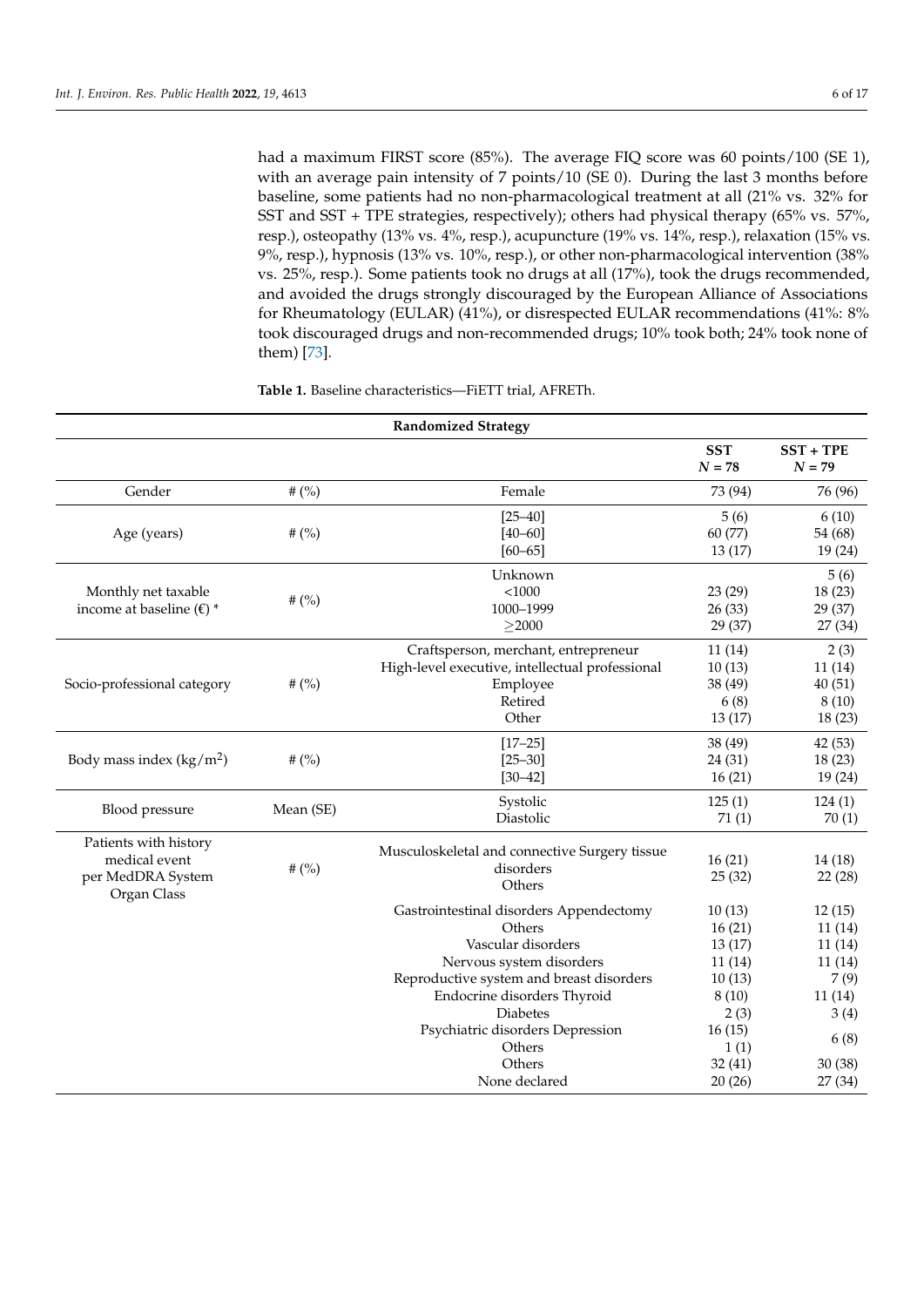| <b>Randomized Strategy</b>                                                                        |           |                                                                                    |                                                      |                                              |  |
|---------------------------------------------------------------------------------------------------|-----------|------------------------------------------------------------------------------------|------------------------------------------------------|----------------------------------------------|--|
|                                                                                                   |           |                                                                                    | <b>SST</b><br>$N = 78$                               | $SST + TPE$<br>$N = 79$                      |  |
| Fibromyalgia Rapid<br>Screening Tool                                                              | # $(%)$   | 5<br>6                                                                             | 14(18)<br>64 (82)                                    | 10(13)<br>69 (87)                            |  |
| Fibromyalgia Impact<br>Questionnaire (%)                                                          | # $(%)$   | Missing<br>$[0 - 45]$<br>$[45 - 55]$<br>$[55 - 65]$<br>$[65 - 75]$<br>$[75 - 100]$ | 4(5)<br>12(15)<br>10(13)<br>29 (37)<br>15(4)<br>8(2) | 17(22)<br>10(13)<br>18(23)<br>22(6)<br>12(3) |  |
| Fibromyalgia Impact<br>Questionnaire                                                              | Mean (SE) |                                                                                    | 60(13)                                               | 60(16)                                       |  |
| Pain intensity (Visual<br>Analog Scale)                                                           | Mean (SE) |                                                                                    | 7(0)                                                 | 7(0)                                         |  |
| Kinesiophobia (Tampa<br>Scale)                                                                    | Mean (SE) |                                                                                    | 36(1)                                                | 35(1)                                        |  |
| Pain Catastrophizing (Pain<br>Catastrophizing Scale)                                              | Mean (SE) |                                                                                    | 27(1)                                                | 25(2)                                        |  |
| Rumination                                                                                        | Mean (SE) |                                                                                    | 9(0)                                                 | 8(0)                                         |  |
| Magnification                                                                                     | Mean (SE) |                                                                                    | 5(0)                                                 | 5(0)                                         |  |
| Helplessness                                                                                      | Mean (SE) |                                                                                    | 14(1)                                                | 12(1)                                        |  |
| Functional limitation due<br>to arthritis (WOMAC scale)                                           | Mean (SE) |                                                                                    | 36(1)                                                | 36(1)                                        |  |
| Fatigue (Pichot scale)                                                                            | Mean (SE) |                                                                                    | 23(1)                                                | 24(1)                                        |  |
| Sleepiness (Epworth scale)                                                                        | Mean (SE) |                                                                                    | 12(1)                                                | 12(1)                                        |  |
| Anxiety (Hospital Anxiety<br>and Depression scale)                                                | Mean (SE) |                                                                                    | 12(1)                                                | 13(0)                                        |  |
| Depression (Hospital<br>Anxiety and Depression<br>scale)                                          | Mean (SE) |                                                                                    | 10(1)                                                | 8(1)                                         |  |
| Patients with<br>non-pharmaceutical<br>treatment for<br>fibromyalgia compliant<br>with EULAR 2016 | # $(%)$   | None declared<br>Recommended only<br>At least one discouraged                      | 16(21)<br>5(6)<br>57 (73)                            | 25(32)<br>7(9)<br>47 (59)                    |  |
| Patients with drugs for<br>fibromyalgia compliant<br>with EULAR 2016                              | # $(%)$   | None declared<br>Recommended only<br>At least one discouraged                      | 13(17)<br>51(65)<br>14(18)                           | 14(18)<br>51(65)<br>14(18)                   |  |

<span id="page-6-0"></span>**Table 1.** *Cont*.

SST: standardized spa therapy; TPE: therapeutic patient education; *N*: number of patients; #: number of patients with a certain characteristic; SE: standard error; WOMAC: Western Ontario and McMaster Universities Arthritis index; MedDRA: Medical Dictionary for Regulatory Activities; EULAR: European Alliance of Associations for Rheumatology. \* Net monthly taxable income was around  $1140 \text{ }\epsilon$  in France in 2015.

#### *3.3. Fibromyalgia Impact Questionnaire*

We observed 15 items of missing data at month 6 (10%), less than the expected 15%. The amount of missing data was higher with the SST than in SST + TPE strategy (13% vs. 6%, *p* = 0.17) (See Supplemental File, Table S2). In the intention-to-treat analysis of change in FIQ month 6 with missing values replaced by "failure" (78 vs. 79 patients included), there was no site effect (*p* = 0.18) and a non-significant difference between strategies (−3 points (SE 2) for SST vs. −9 (SE 2) for SST + TPE, *p* = 0.053) (Figure [1\)](#page-7-0). With 157 patients and an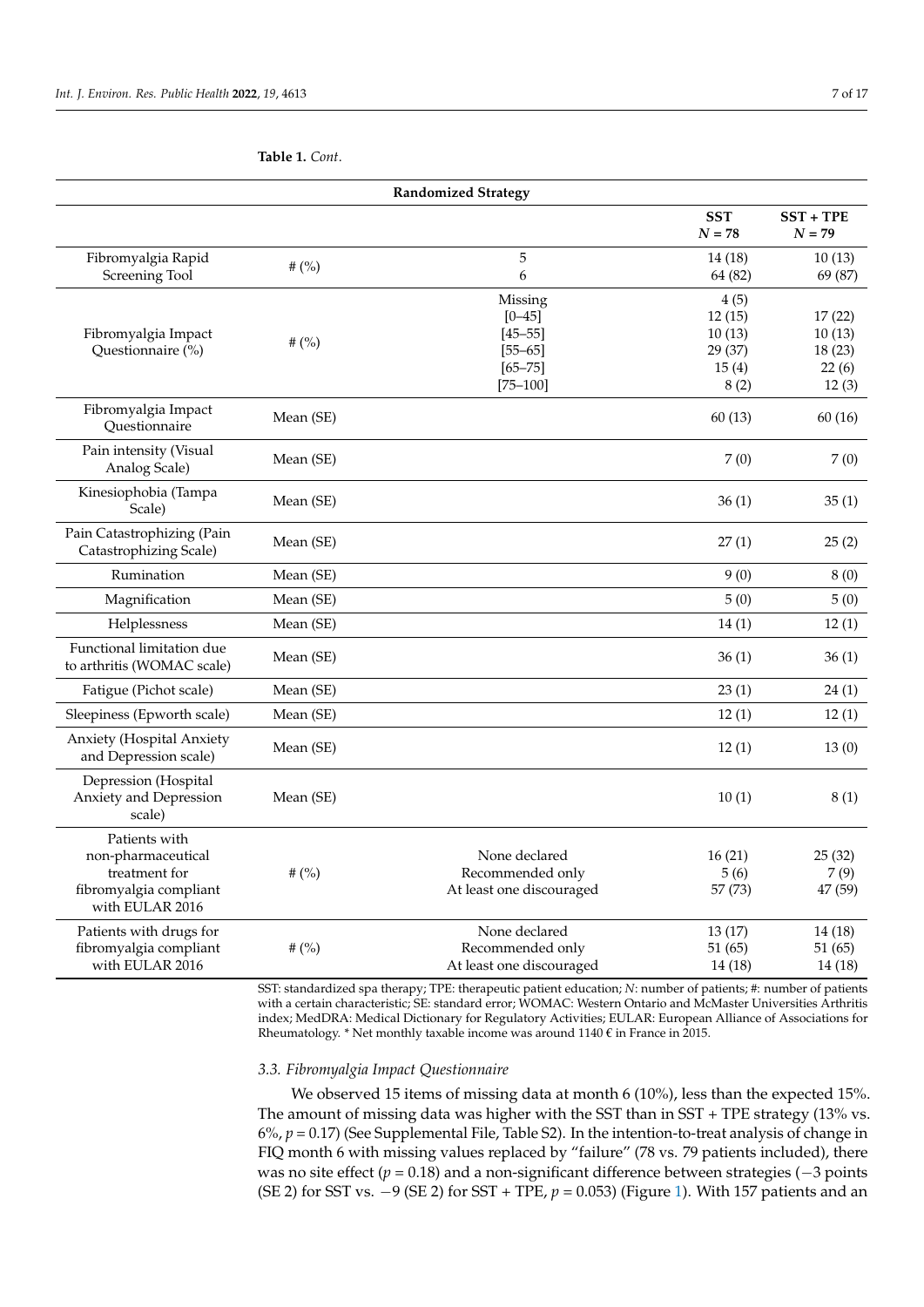observed difference of −6 points, the power of the Student test was only 48% (it would have been 91% if the expected difference of −10 points had been reached). The worst-case sensitivity analysis was inconclusive:  $-8$  (SE 2) vs.  $-9$  (SE 2),  $p = 0.96$  when favoring SST alone; and  $-3$  (SE 2) vs.  $-11$  (SE 2),  $p = 0.004$  when favoring the SST + TPE strategy. For the on-treatment analysis of observed data (66 vs. 54 patients included), strategies did not significantly differ:  $-6$  (SE 2) vs.  $-11$  (SE 3),  $p = 0.13$ . For observed data, the estimated slopes of FIQ scores during the course of spa therapy indicated a tendency toward a difference between strategies: −5.2 points per week vs. −2.9 per week, *p* = 0.07. Estimated slopes during remote follow-up were both non-significant, without difference between strategies: −1.2 per year vs. + 2.4 per year, *p* = 0.36. In addition, a post hoc per protocol analysis (excluding all patients who discontinued strategy or follow-up) failed to demonstrate any significant difference between strategies. The rate of FIQ response (FIQ change  $<-14\%$ ) was  $40\%$  with SST vs.  $47\%$  with SST + TPE strategy ( $p = 0.40$ ). Finally, the probability of FIQ response was increased in patients with higher systolic blood pressure (odds ratio (OR) 2.99, 95% confidence interval (CI<sub>95%</sub>) [1.41–6.35],  $p = 0.005$ ) and a lower "magnification" dimension of Pain Catastrophizing score (0.80, [0.71–0.90], *p* = 0.0003) "magnification" dimension of Pain Catastrophizing score (0.80, [0.71–0.90], *p =* 0.0003) (Table S3).

<span id="page-7-0"></span>

**Figure 1.** Mean changes from baseline (95% confidence interval) in Fibromyalgia Impact **Figure 1.** Mean changes from baseline (95% confidence interval) in Fibromyalgia Impact Questionnaire, on intention to treat analysis according to missing values imputation method—FiETT trial, AFRETh. SST (solid line): standard spa therapy; SST + TPE (dashed line): standard spa therapy + therapeutic patient education. Missing values were imputed by decile values observed in the same strategy (1st = success; 9th = failure), as protocoled.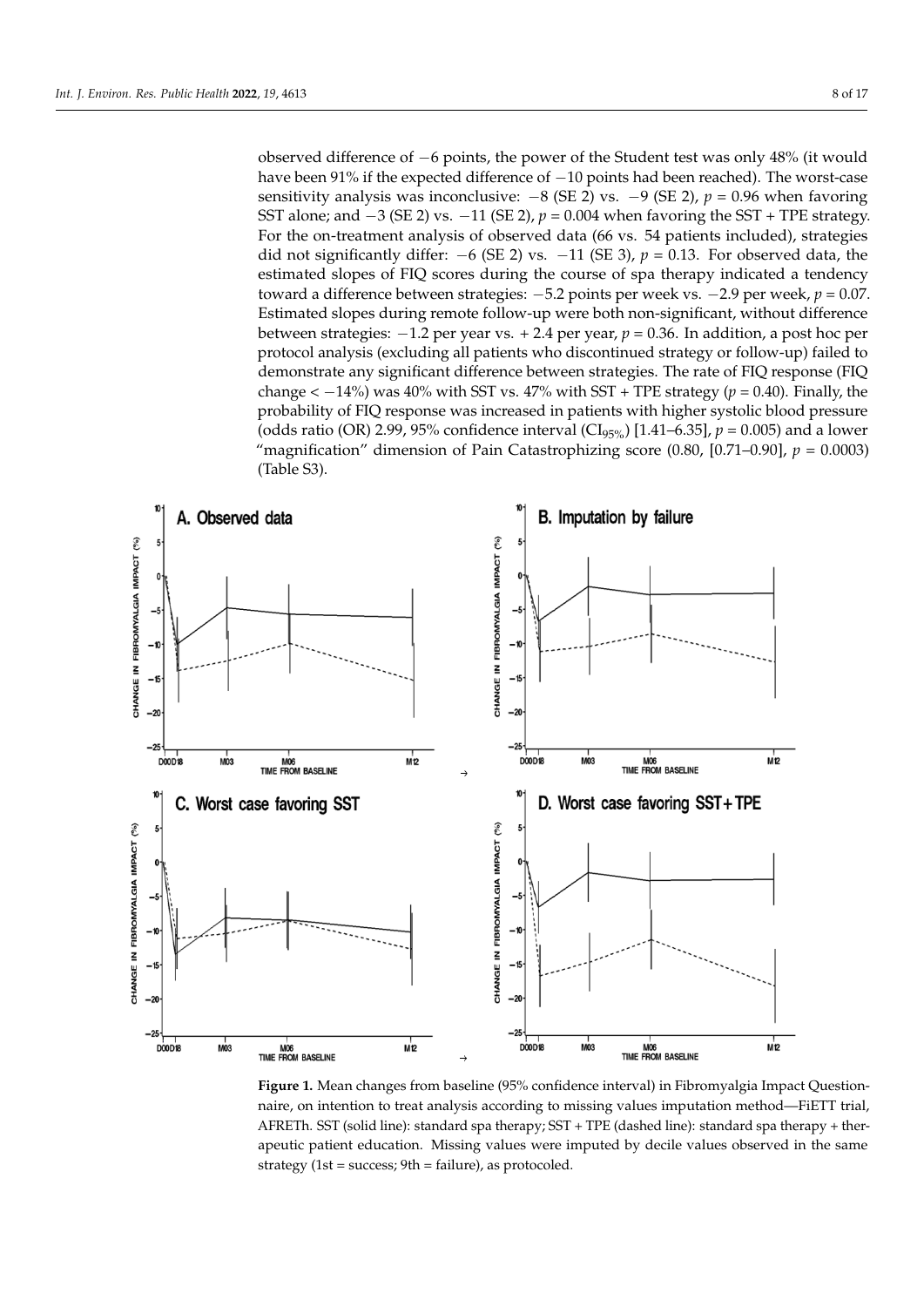## *3.4. Secondary Outcomes*

We found no overall effect of either strategy on non-FIQ scores in the multivariate analysis of variance  $(p = 0.32)$ . Between baseline and month 6, the proportion of patients not practicing any non-pharmacological treatment increased (26% to 35%), while the proportion of patients practicing treatment disrespecting EULAR recommendations decreased (65% to 58%), and the proportion of patients practicing treatment respecting EULAR recommendations remained unchanged (7% to 5%), without difference between strategies (*p* = 0.48) [\[73\]](#page-15-13). Meanwhile, the proportion of patients taking no drug at all increased (17% to 40%), as did the proportion of patients taking drugs neither recommended nor discouraged by EULAR (24% to 32%), and the proportion of patients taking discouraged drugs decreased (18% to 10%), as well as the proportion of patients taking recommended drugs (41% to 18%), without difference between strategies ( $p = 0.20$ ) [\[73\]](#page-15-13). (See in Supplemental File for details, Tables S4 and S5, and for non-pharmacological treatments and drug categories, Figure S2).

# *3.5. Adverse Events*

No death or pregnancy were reported during the trial. Nineteen serious adverse events were reported concerning 18 patients: 5 (6%) with SST and 13 (16%) with SST + TPE strategy,  $p = 0.08$ . Most events occurred during follow-up: 5 (100%) with SST and 12 (86%) with SST + TPE strategy,  $p = 1.00$ . No event was considered as related to SST strategy but three were related to SST + TPE strategy: one episode of acute low back pain leading to sciatica and surgery (certain causality) and two aggravations of depression (causality not excluded) (See Supplementary File, Table S5). Twenty-five patients encountered one painful episode during the trial and three patients encountered two. Among these 28 patients, 15 (19%) were with SST and 13 (16%) with SST + TPE strategy,  $p = 0.68$ . About two-thirds of the 31 episodes occurred during spa therapy in 20 patients (13%), without difference between strategies (10 vs. 10,  $p = 0.71$ ). The probability of a first episode did not differ between strategies (Probability and  $CI<sub>95%</sub>$  at month 6: 19% (11–29%) vs. 15% (9–26%),  $p = 0.56$ . (See in Supplemental File Figure S3.) Among the 249 symptoms of painful episodes reported, the number of symptoms per episode did not differ between strategies (median [interquartile range]:  $6(4-14)$  vs.  $5(2-11)$ ,  $p = 0.49$ ), but there were more symptoms during spa therapy than during remote follow-up: 10 (4–16) vs. 3 (1–6), *p* = 0.03). Among the 20 episodes occurring during spa therapy, 14 (70%) led to modification of spa therapy treatments without difference between strategies (7 vs.  $7, p = 1.00$ ): spa treatments were modified for 2, spa therapy was discontinued temporarily for 9 and definitively for 3. Finally, 7 episodes (35%) led to an adaptation of drug treatment (4 vs. 3,  $p = 1.00$ ) and none to adaptation of non-pharmacological treatment. We observed a higher risk of painful episodes when patients had a low diastolic blood pressure at baseline (per 10 mmHg less: OR = 4.7 and CI95% 2.1–10.2], *p* = 0.0001), a higher FIQ (per 10 points more: 1.8 (1.2–2.7), *p* = 0.004), a normal body mass index (normal vs. thin or obese: 3.6 (1.3–10.1), *p* = 0.02) and a low income (below vs. above 1000€/month: 3.3 (1.2–9.1), *p* = 0.03).

# *3.6. Compliance to Strategies*

Besides the 29 patients who completely stopped their participation, 89 patients (57%) had at least one prescribed spa treatment modified, without any significant difference between strategies ( $p = 0.87$ ). Among the 11,304 spa treatments prescribed, 7% were cancelled and 1% modified. During the course of spa therapy, 69 (87%) patients with SST + TPE strategy declared having performed at least one indoor physical exercise session and 41 (52%) all three sessions. Concerning outdoor sessions: 60 declared (76%) attending at least one physical exercise session and 31 (39%) all three sessions. During remote followup, 76 (96%) patients completed at least one follow-up self-administered questionnaire on compliance with educational recommendations, and 64 (81%) completed all three questionnaires. At month 6, 87% declared practicing regular physical activity, 25% declared doing some physical exercise, 19% mental relaxation, and 23% taking pharmaceutical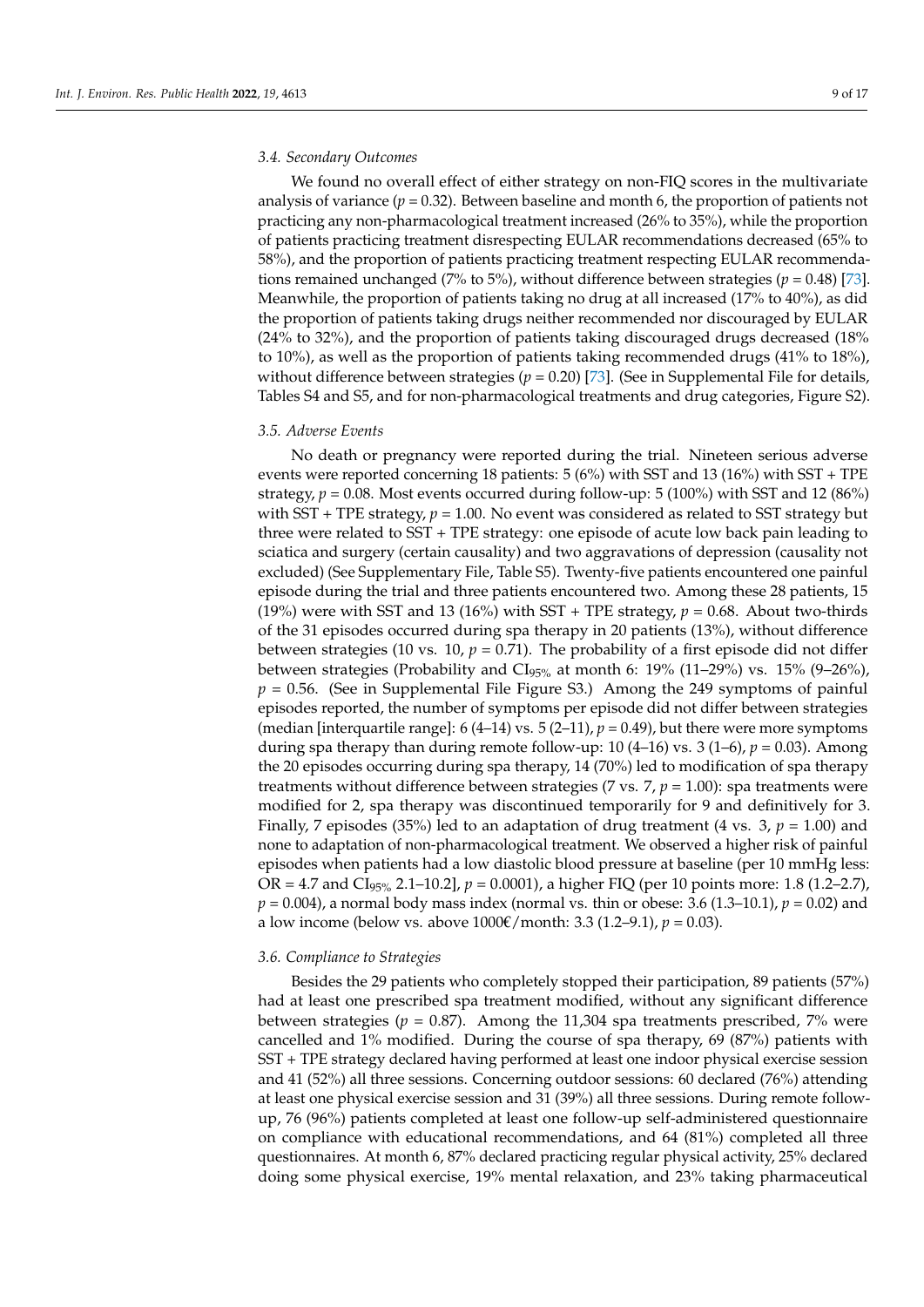treatments. Ninety-four percent continued recommended physical exercises although 21% thought them painful, 10% useless, and 9% too constraining.

## *3.7. Efficacy of Spa Therapy*

Pain intensity (−0.53%/week (SE 0.09)), fatigue (−1.36 (0.22)), sleepiness (−0.56  $(0.14)$ ), and impact of fibromyalgia ( $-3.77$   $(0.62)$ ) significantly decreased during spa therapy  $(p \leq 0.0001)$ . All slopes were non-significantly different from zero during remote follow-up (all *p* between 0.40 and 0.88), suggesting a lasting benefit on fibromyalgia symptoms.

## **4. Discussion**

This trial failed to demonstrate the superiority of the addition of a TPE program to a standard course of spa therapy for patients with fibromyalgia in terms of quality of life 6 months after the end of the spa therapy. This, despite having recruited slightly more patients than required by our sample size calculation and the close monitoring of follow-up resulting in fewer missing values for the primary outcome measure than anticipated and a post hoc analysis to try to identify subpopulations better responding to the intervention (−6 points on the FIQ while the expected result was −10 points). The result was confirmed by a worst-case sensitivity analysis. Considering the sample size and power, the observed lack of significance may be due a difference between strategies lower than expected. Furthermore, the small difference observed between strategies could be partially explained by contamination between strategies, although no more than 12 patients, among 4000 persons "taking the waters", were treated in the same facility at the same time.

We did not undertake the educational assessments in both arms because these assessments are not only evaluation, but also motivation, so they constitute an intrinsic part of the intervention and we would have diluted the effects of the interventions.

Most of the patients were recruited through patient associations and/or their websites. This could have created a bias in favor of better informed, better treated, and better educated patients and, therefore, hyperselected. This highlights the importance of a broad recruitment of patients for such trials [\[50\]](#page-14-11) and of personalization of the program(s) [\[57\]](#page-14-15). About half of our patients had already received EULAR-recommended drug treatment or had no medication. During the follow-up, the proportion of patients without any drugs increased, although the proportion using discouraged drugs remained unchanged. The absence of clearly identified disease mechanisms or efficient drug treatments could boost observed benefit from patient satisfaction at having received the add-on intervention, perhaps explaining the tendency toward a slight superiority of the SST + TPE strategy for most outcomes. This is a limitation of patient self-reported outcomes, particularly when there was no masking of the allocated strategy.

There were few deviations from the trial protocol. The effectiveness of a course of spa therapy on fibromyalgia symptoms at month 6, already reported by several authors, was confirmed for the patients in both strategies. It appears that the addition of TPE may not have been enough to significantly improve on the spa therapy alone, which provided a significant and lasting result and, therefore, was already too effective [\[75\]](#page-15-15). In contrast, the addition of spa therapy to a TPE program increases the efficiency of TPE [\[55](#page-14-13)[,56](#page-14-14)[,76,](#page-15-16)[77\]](#page-15-17). The spa treatments were well tolerated with few adverse events. Only six patients, three per strategy, dropped out of the spa therapy course. Painful episodes were twice as frequent and their symptoms three times more frequent during spa therapy than during follow-up. However, symptoms were similar and spa-therapy-related fatigue should be considered. Though adverse events during spa therapy are seldom reported, the most prevalent, significant, and disabling ones are fatigue and unexplained pain exacerbation. We observed unsatisfactory tolerance and/or acceptance of SST + TPE strategy with 25% of patients dropping out. Three serious adverse events were deemed related to the SST + TPE strategy by the adjudication committee, but one was incidental and two occurred in patients with major prior histories of depression. The difference observed in the number of patients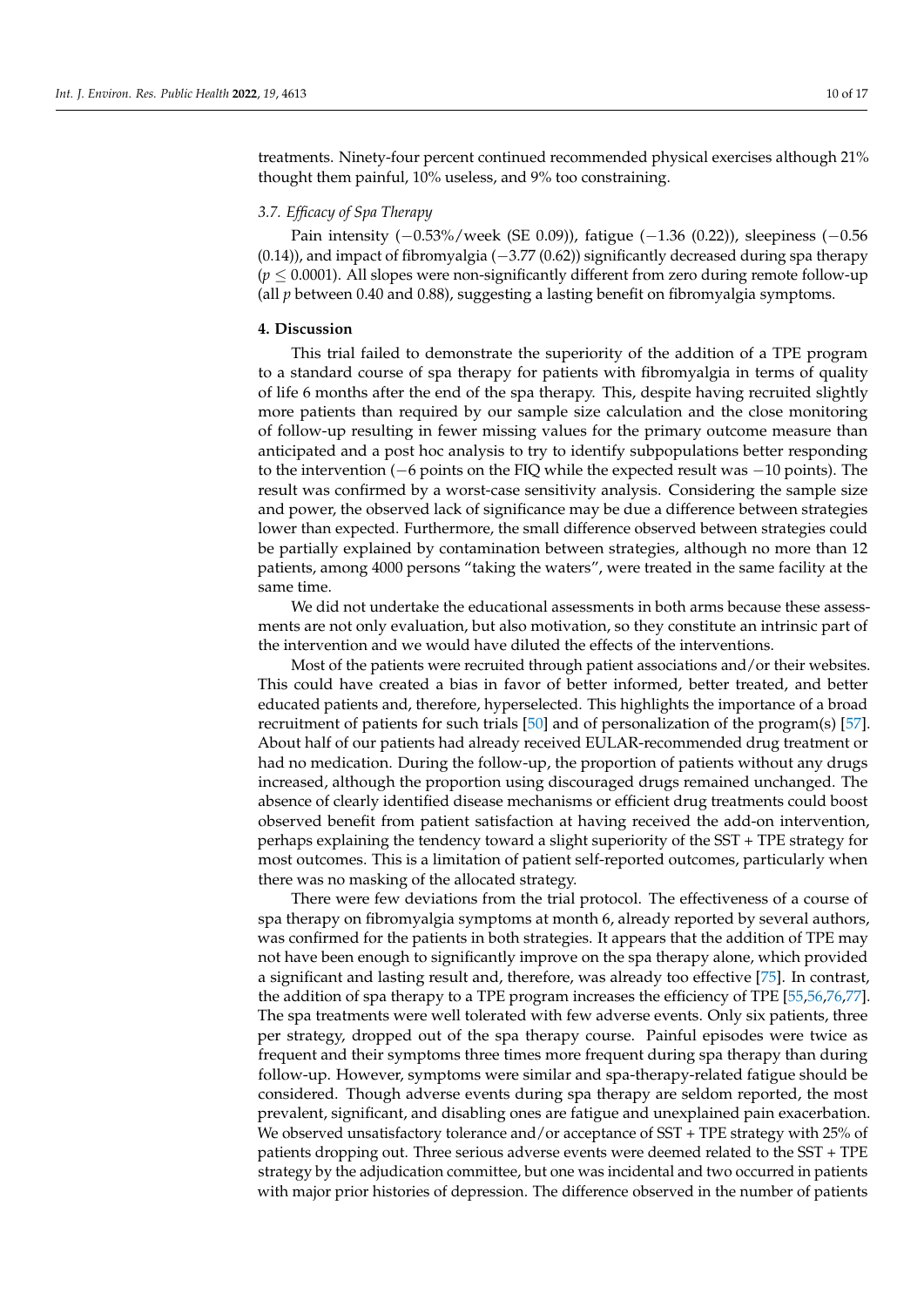choosing to stop participation during spa therapy (one for SST vs. nine with SST + TPE) may be explained by the added fatigue from the TPE activities in the afternoon, although this difference also persisted during follow-up (0 vs. 14 for SST and SST + TPE respectively). The intervention stops at D18 in the SST arm while it continues until M12 in the SST + TPE arm. Consequently, it is impossible to stop the intervention after the cure in the SST arm, when it remains possible up to M12 in the SST  $+$  TPE arm. So, 20 patients (25%) with the SST + TPE strategy discontinued, suggesting either difficulties to continue when the dedicated support stopped or dissatisfaction with a program deemed insufficient. In addition, the high effectiveness of the spa treatment in itself made a slight effect of ETP less identifiable. We noticed that some patients with the SST + TPE strategy adopted individual changes in health behaviors, particularly the pursuit of physical activities back home, which suggests acceptability of TPE and its educative benefit. Physical activities (aerobic exercises, balneotherapy, multidisciplinary approach, and psychotherapy) are known to have relative effectiveness on quality of life, pain, fatigue, sleep, and depression [\[78\]](#page-15-18). The specific and precise training program, based on a multidisciplinary approach (indoor, outdoor, aquatic, and land physical activities), and practiced in a suitable, reassuring, and soothing environment, was well-tolerated and stimulating since at 6 months 87% of patients had continued physical activity. This confirms the interest of land-based exercise over water exercises to improve pain [\[79\]](#page-15-19). In addition, the program was above all innovative, combining physical activities on land and in the water, each providing benefits on the quality of sleep and the intensity of pain [\[80\]](#page-15-20).

Self-administered questionnaires collected the patients' perceptions of the intensity of their fibromyalgia symptoms. The different scores were strongly correlated making it difficult to weight the particular impact of each. Nevertheless, patients with a lower magnification on the Pain Catastrophizing Scale at baseline were more frequently responders, whatever the arm. The Pain Catastrophizing Scale assesses the patient's state of mind regarding pain rather than the level of pain itself and depends more on a patient's personality than on fibromyalgia severity. This could explain the significant association.

Patients with higher systolic blood pressure at baseline had a higher response rate (FIQ change from baseline < 14%) at month 6, and a higher risk of painful episodes was observed in patients with a low diastolic blood pressure, both emphasizing modifications in the reactions of the autonomic nervous system [\[81–](#page-15-21)[83\]](#page-15-22). High blood pressure has been correlated with chronic pain [\[84,](#page-15-23)[85\]](#page-16-0) and patients with high blood pressure at baseline were those with more severe fibromyalgia. The risk of hypertension in this population could be related to a lower degree of baroreflex sensitivity [\[86\]](#page-16-1), a good predictor of an increase in systolic blood pressure at 5 years [\[87\]](#page-16-2). Poverty [\[88](#page-16-3)[,89\]](#page-16-4) is known to be a risk factor of chronic pain and fibromyalgia, which could explain why it has been observed in the population of this study as a risk factor of painful episodes. In many countries, being overweight or obese are considered to be risk factors of chronic pain and fibromyalgia [\[65,](#page-15-6)[90](#page-16-5)[,91\]](#page-16-6), although this was not the case in Korea [\[89\]](#page-16-4). These observations make it difficult to explain the increased risk of painful episodes in patients with a normal BMI, compared to the thin or obese. Further studies are needed on these possible predictors of painful episodes in the context of fibromyalgia.

This RCT showed different strengths. It was well-powered, with the number of enrolled patients meeting the target set in advance and based on a clinically relevant level of improvement. The follow-up procedures concerned both spa therapy and patient education. We intentionally used no generic quality-of-life questionnaire, such as SF36 or EQ-5D-L, because of the already large number (eight) of self-questionnaires. We had anticipated the problem of self-administered questionnaires being prone to missing data, in particular when completed remotely over the internet, and were able to keep missing d theta on FIQ changes below the expected rate using a small financial incentive.

Patients' initial physical activity levels were not measured at baseline. The outcomes focused on clinical evolution and program acceptability rather than physical activity performance. Painful episodes and other adverse events were validated by an independent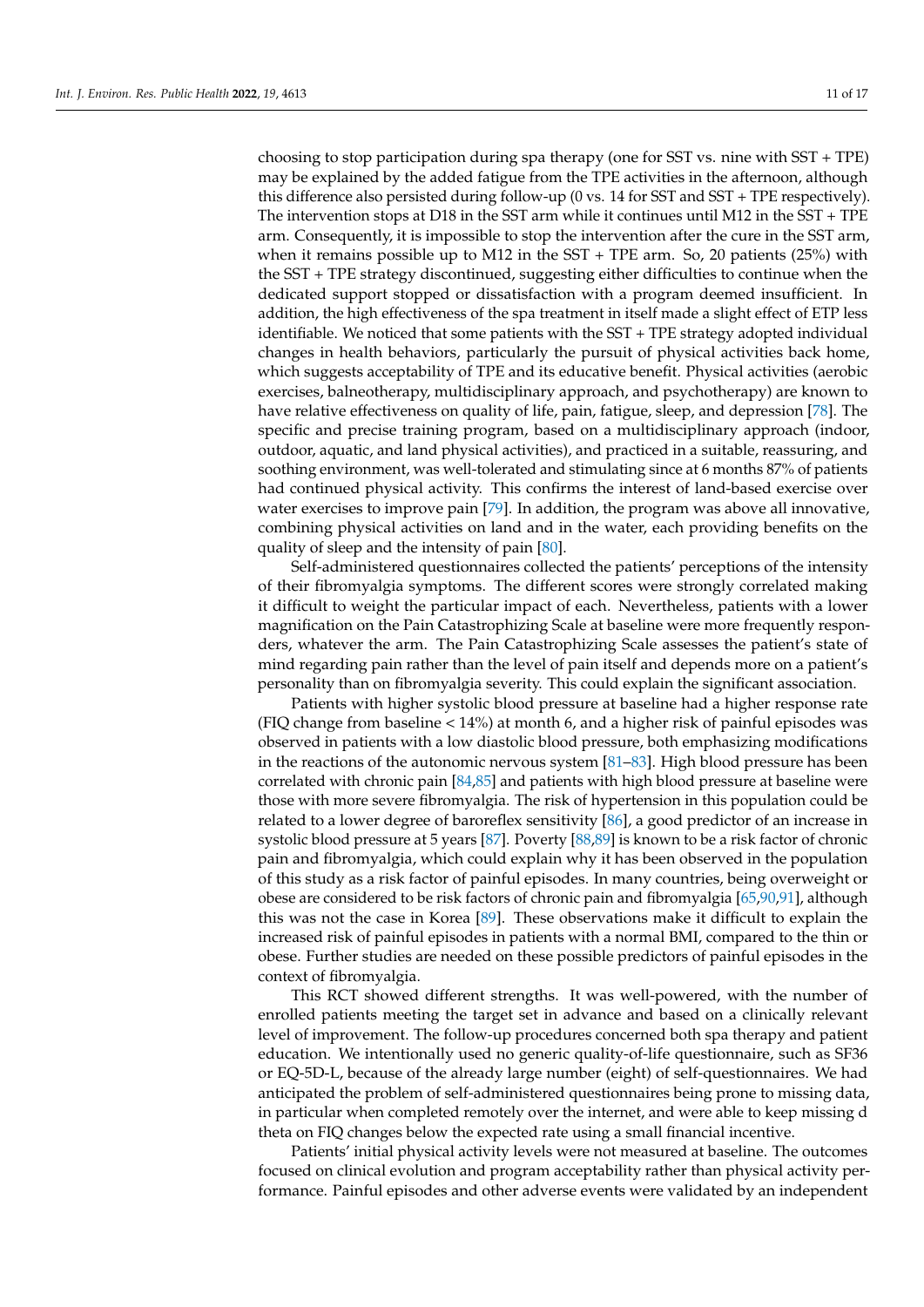and experienced committee. Despite not being statistically conclusive regarding the main outcome, as a whole this trial offers a unique, complete, and robust set of data with a good level of evidence. While the main endpoint was evaluated at 6 months, the evaluation at 12 months showed that the modifications in lifestyle were maintained.

Nevertheless, the trial had some limitations. First, we overestimated the intrinsic effectiveness of patient education when defining the sample size. Furthermore, the patients' existing pharmacological and non-pharmacological treatments already well-complied with EULAR recommendations, thus limiting the possibility of an added effect. The trial was open labelled and its outcomes of effectiveness were collected through selfadministered questionnaires. These are inherently subjective and we wonder whether the small differences observed in favor of the SST + TPE strategy are the result of a true difference in effectiveness, or the self-deception of patients receiving this innovative strategy, as illustrated by the difference in evolution of pain intensity and pain relief: pain intensity remained constant over time but relief increased.

# **5. Conclusions**

The FiETT trial showed that the addition of TPE to a course of spa therapy provided some extra benefit. Spa treatment has substantial and lasting beneficial therapeutic effects that therefore make it difficult to demonstrate a significant effect of a TPE program. Therapeutic education produced changes in individual health-promoting behaviors, which, according to recommendations, are essential for better coping with a chronic condition. After the intervention, the patients continued to practice different physical activities and increased their participations in everyday activities. A qualitative approach to the experience of the program would have been interesting.

We did not include a cost-effectiveness study in our trial because it was necessary to demonstrate the effectiveness of the intervention first. The results of the trial suggest that the trial be repeated at home with people just diagnosed and uninformed.

**Supplementary Materials:** The following are available online at [https://www.mdpi.com/article/](https://www.mdpi.com/article/10.3390/ijerph19084613/s1) [10.3390/ijerph19084613/s1,](https://www.mdpi.com/article/10.3390/ijerph19084613/s1) Table S1: Simultaneous course of spa therapy and therapeutic patient education program—FiETT trial, AFRETh, Table S2: Mean change from baseline in Fibromyalgia Impact Questionnaire—FiETT trial, AFRETh, Table S3: Determinants of response (FIQ change from baseline to month 6 < −14%)—FiETT trial, AFRETh, Table S4: Evolution of secondary outcomes—FiETT trial, AFRETh, Table S5: Supplemental results on secondary outcomes—FiETT trial, AFRETh, Figure S1: Patients' flowchart—FiETT trial, AFRETh, Figure S2: Proportion of patients in SST vs. SST + TPE strategy changing treatment category from baseline to month 6 according to EULAR (European Alliance of Associations for Rheumatology) 2016 recommendations—FiETT trial, AFRETh, Figure S3: Probability of painful episodes from baseline to month 12 (Kaplan-Meier)—FiETT trial, AFRETh.

**Author Contributions:** P.D.; conceived the trial, recruited patients, supervised trial progress and wrote introduction and discussion chapters of manuscript and revised other chapters; P.S.; advised on conception, supervised trial progress and revised manuscript; V.J.; defined methods, supervised logistics, managed trial team, analyzed data, wrote methods and results chapters of the manuscript and revised other chapters; H.G.; managed logistics and monitored data; K.D.; managed workshops; C.-F.R.; advised on conception and revised the manuscript. All authors have read and agreed to the published version of the manuscript.

**Funding:** This research was funded by the Association Française pour la Recherche Thermale.

**Institutional Review Board Statement:** The study was conducted according to the guidelines of the Declaration of Helsinki, and approved by the Ethics Committee of COMITE DE PROTECTION DES PERSONNES SUD-OUEST ET OUTREMER III (protocol code 2014-A00464-43 and date of approval 30 July 2014).

**Informed Consent Statement:** Informed consent was obtained from all subjects involved in the study. Written informed consent has been obtained from the patient(s) to publish this paper.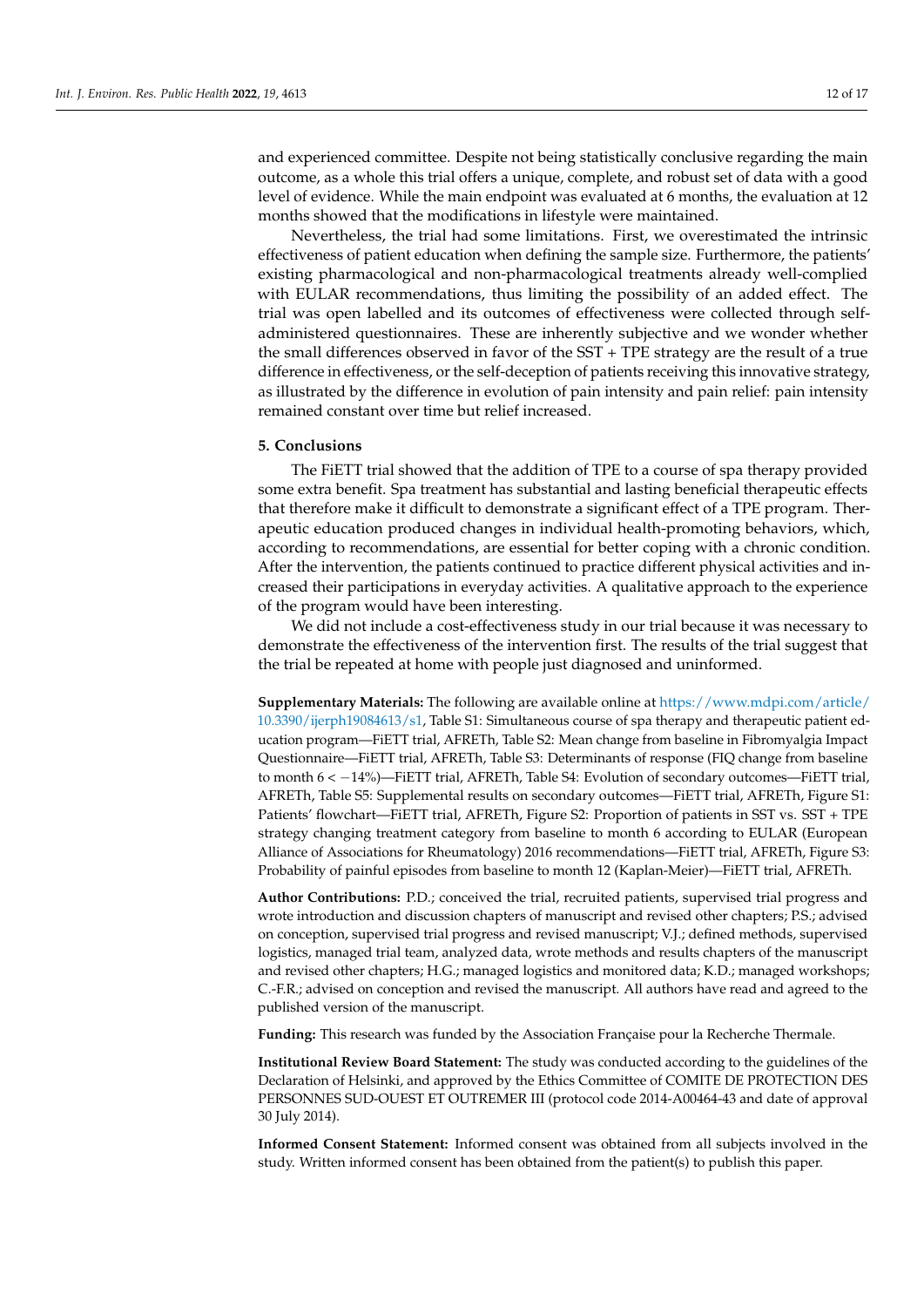**Data Availability Statement:** The data presented in this study are available on request from the corresponding author. The data are not publicly available due to privacy.

**Acknowledgments:** FiETT Investigators: Castets, J.F., Clavé-Despax, M., Creuzé-Duplantier, S., Ducamp, P., Frétille, A., Guchan, P., Tondeur, J.C.; Fibr'Eaux nurses: Davoine, C., Dubois, P., Dupin, B., Faline, M.C.; Spa nurses: Benzin, F., Dalangueville, V., Dartiguemale, N., Davoine, C., Dubois, P., Dupin, B., Faline, M.C., Fourré, I., Gouze, J., Guichard, P., Phinqueguy, F., Lagaé, B., Lebon, M., Leleu, A., Larose, C., Pipier, O., Sanfilippo, J., Vedrines, C.; Fibr'eaux activity leaders: Bérot, V., Dubourg, K., Dupin, B., Lecheux, I., Marignale, M.G., Reby-Eluère, D., Toutut, F., Vidal, V.; Investigator sites: Les Arènes, Les Bains St-Pierre, Bérot, Borda, Les Chênes, Christus, Daxadour, Les Ecureuils, Foch, Grand Hôtel, Régina, Sourcéo. FiETT support: ISPED School of Public Health: Cérou, M., Chouaib, N., Conte, V., Lajon, O., Lemonnier, J., Rousseau, B., Salamon, R.; Cluster Aqui, O.; Therme: Blanc M; Institut du Thermalisme: Dubourg, K. Steering Committee: Bouvier, C.-E., Ducamp, P., Gayum, H., Journot, V., Roques, C.F., Sichère, P. Adjudication Committee: Barnnwarth, B., Cadennes, M., Pariente, A. Manuscript edition: Foote, A. (Grenoble-Alpes University Hospital, France).

**Conflicts of Interest:** There was no conflict of interest related to this research.

## **Abreviations**

| AFRETh       | Association Française de Recherche sur le Thermalisme (French society for thermal |
|--------------|-----------------------------------------------------------------------------------|
|              | spa research)                                                                     |
| <b>BDI</b>   | Beck Depression Inventory                                                         |
| <b>CIS</b>   | Checklist Individual Strength                                                     |
| eCRF         | electronic Case Report Form                                                       |
| <b>EULAR</b> | European Alliance of Associations for Rheumatology                                |
| <b>FiETT</b> | Fibromyalgie et Education Thérapeutique en cure Thermale (Fibromyalgia and Thera- |
|              | peutic Education during thermal spa cure)                                         |
| <b>FIQ</b>   | Fibromyalgia Impact Questionnaire                                                 |
| <b>FIRST</b> | Fibromyalgia Rapid Screening Test                                                 |
| <b>GTPS</b>  | Graded Tender Point Score                                                         |
| <b>HAD</b>   | Hospital Anxiety and Depression scale                                             |
| MedDRA       | Medical Dictionary for Regulatory Activities                                      |
| mmHg         | millimeter of mercury                                                             |
| <b>MPQ</b>   | McGill Pain Questionnaire                                                         |
| PCS          | Pain Catastrophizing Scale                                                        |
| PSQI         | Pittsburgh Sleep Quality Index                                                    |
| SE           | Standard Error                                                                    |
| $SF-36$      | Short Form 36                                                                     |
| <b>SOC</b>   | System Organ Class                                                                |
| SST          | Standardized Spa Therapy                                                          |
| TSK          | Tampa Scale of Kinesiophobia                                                      |
| TPE          | Therapeutic Patient Education                                                     |
| VAS          | Visual Analog Scale                                                               |
| <b>WOMAC</b> | Western Ontario and McMaster scale                                                |

#### **References**

- <span id="page-12-0"></span>1. Davis, F.; Gostine, M.; Roberts, B.; Risko, R.; Cappelleri, J.C.; Sadosky, A. Characterizing classes of fibromyalgia within the continuum of central sensitization syndrome. *J. Pain Res.* **2018**, *11*, 2551–2560. [\[CrossRef\]](http://doi.org/10.2147/JPR.S147199) [\[PubMed\]](http://www.ncbi.nlm.nih.gov/pubmed/30425566)
- <span id="page-12-1"></span>2. Gatchel, R.J.; Peng, Y.B.; Peters, M.L.; Fuchs, P.N.; Turk, D.C. The biopsychosocial approach to chronic pain: Scientific advances and future directions. *Psychol. Bull.* **2007**, *133*, 581–624. [\[CrossRef\]](http://doi.org/10.1037/0033-2909.133.4.581) [\[PubMed\]](http://www.ncbi.nlm.nih.gov/pubmed/17592957)
- 3. Gonzalez, B.; Baptista, T.M.; Branco, J.C.; Novo, R.F. Fibromyalgia characterization in a psychosocial approach. *Psychol. Health Med.* **2015**, *20*, 363–368. [\[CrossRef\]](http://doi.org/10.1080/13548506.2014.931590) [\[PubMed\]](http://www.ncbi.nlm.nih.gov/pubmed/24964249)
- <span id="page-12-3"></span>4. Wolfe, F.; Ross, K.; Anderson, J.; Russel, I.J.; Hebert, L. The prevalence and characteristics of fibromyalgia in the general population. *Arthritis Rheum.* **1995**, *38*, 19–28. [\[CrossRef\]](http://doi.org/10.1002/art.1780380104)
- <span id="page-12-2"></span>5. Wolfe, F.; Clauw, D.J.; Fitzcharles, M.A.; Goldenberg, D.L.; Katz, R.S.; Mease, P.; Russell, A.S.; Russell, I.J. The American college of rheumatology preliminary diagnostic criteria for fibromyalgia and mesuarement of symptom severity. *Arthritis Care Res.* **2010**, *62*, 600–610. [\[CrossRef\]](http://doi.org/10.1002/acr.20140)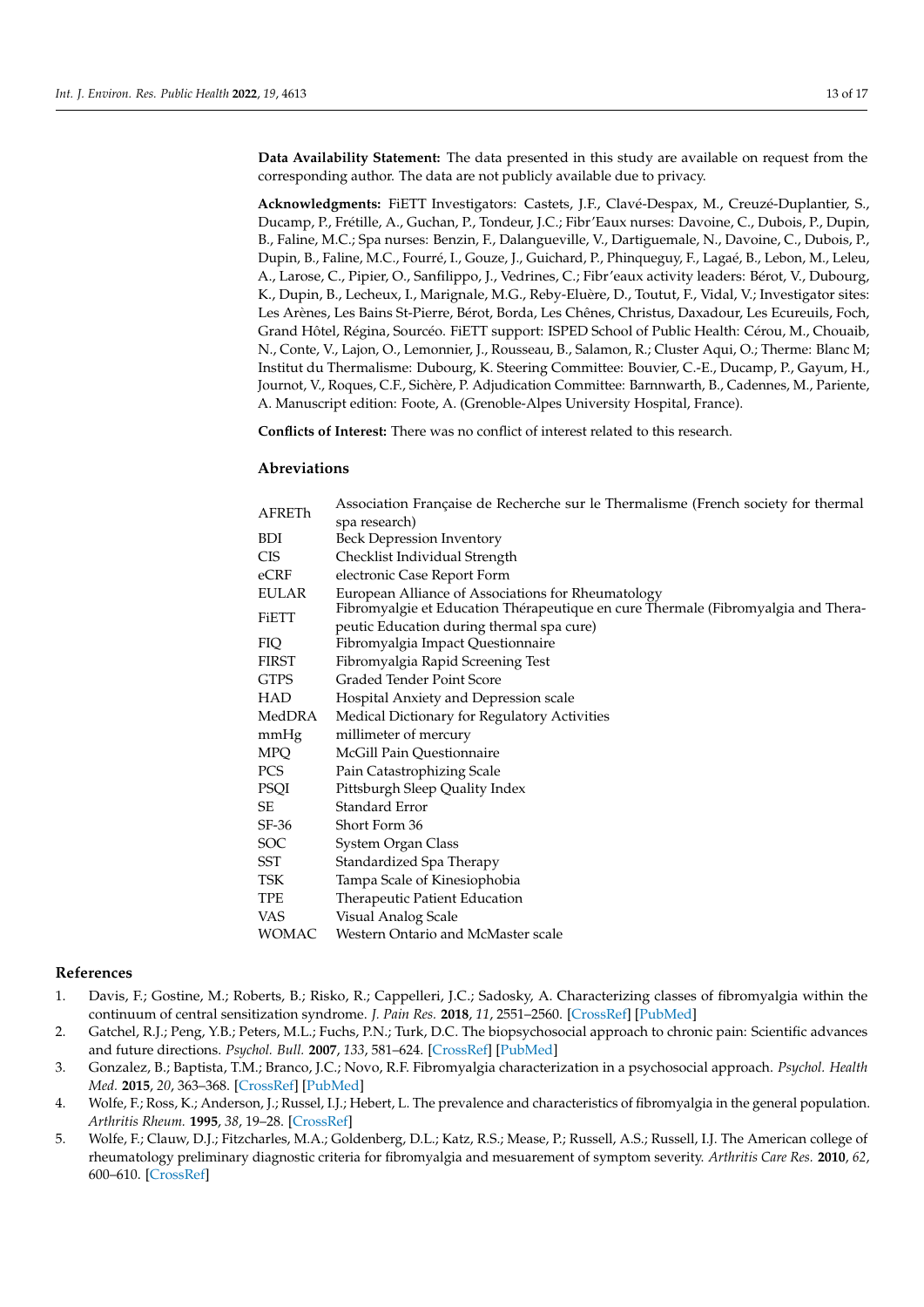- <span id="page-13-0"></span>6. Bondy, B.; Spaeth, M.; Offenbaeher, M.; Glatzeder, K.; Stratz, T.; Schwarz, M.; de Jong, S.; Kruger, M.; Engel, R.R.; Farber, L.; et al. The T102 C polymorphism of the 5-HT2A receptor gene in fibromyalgia. *Neurobiol. Dis.* **1999**, *6*, 433–439. [\[CrossRef\]](http://doi.org/10.1006/nbdi.1999.0262)
- 7. Buskila, D.; Cohen, H.; Neumann, L.; Ebstein, R.P. An association between fibromyalgia and the dopamine D4 receptor exon III repeat polymorphism and relationship personality traits. *Mol. Psychiatry* **2004**, *9*, 730–731. [\[CrossRef\]](http://doi.org/10.1038/sj.mp.4001568)
- <span id="page-13-11"></span>8. Buskila, D.; Abu-Shakra, M.; Neumann, L.; Odes, L.; Shneider, E.; Flusser, D.; Sukenik, S. Balneotherapy for fibromyalgia at the dead sea. *Rheumatol. Int.* **2001**, *20*, 105–108. [\[CrossRef\]](http://doi.org/10.1007/s002960000085)
- 9. Cohen, H.; Buskila, D.; Neumann, L.; Ebstein, R.P. Confirmation of an association between fibromyalgia and serotonin transporter promoter region (5-HTTLPR) polymorphism, and relationship to anxiety related personality traits. *Arthritis Rheum.* **2002**, *46*, 845–847. [\[CrossRef\]](http://doi.org/10.1002/art.10103)
- <span id="page-13-20"></span>10. Gursoy, S. Absence of association of the serotonin transporter gene polymorphism with the mentally healthy subset of fibromyalgia patients. *Clin. Rheumatol.* **2002**, *21*, 194–197. [\[CrossRef\]](http://doi.org/10.1007/s10067-002-8284-5)
- 11. Gursoy, S.; Erdal, E.; Herken, H.; Madenci, E.; Ala, B.; Erdal, N. Significance of catechol-O-methyltransferase gene polymorphism in fibromyalgia syndrome. *Rheumatol. Int.* **2003**, *23*, 104–107. [\[CrossRef\]](http://doi.org/10.1007/s00296-002-0260-5) [\[PubMed\]](http://www.ncbi.nlm.nih.gov/pubmed/12739038)
- 12. Offenbaecher, M.; Bondy, B.; de Jong, S.; Glatzeder, K.; Kruger, M.; Schoeps, P.; Ackenheil, M. Possible association of fibromyalgia with a polymorphism in the regulatory region. *Arthritis Rheum.* **1999**, *42*, 2482–2488. [\[CrossRef\]](http://doi.org/10.1002/1529-0131(199911)42:11<2482::AID-ANR27>3.0.CO;2-B)
- <span id="page-13-1"></span>13. Zubieta, J.K.; Heitzeg, M.M.; Smith, Y.R.; Bueller, J.A.; Xu, K.; Xu, Y.; Koeppe, R.A.; Stohler, C.S.; Goldman, D. COMT val158met genotype affects mu-opioid neurotransmitter responses to a pain stressor. *Science* **2003**, *299*, 1240–1243. [\[CrossRef\]](http://doi.org/10.1126/science.1078546) [\[PubMed\]](http://www.ncbi.nlm.nih.gov/pubmed/12595695)
- <span id="page-13-2"></span>14. Thieme, K.; Turk, D.C.; Flor, H. Comorbid depression and anxiety in fibromyalgia syndrome: Relationship to somatic and psychosocial variables. *Psychosom. Med.* **2004**, *66*, 837–844. [\[CrossRef\]](http://doi.org/10.1097/01.psy.0000146329.63158.40)
- <span id="page-13-3"></span>15. Perrot, S.; Vicaut, E.; Servant, D.; Ravaud, P. Prevalence of fibromyalgia in France: A multi-step study research combining national screening and clinical confirmation: The DEFI study (Determination of Epidemiology of Fibromyalgia). *BMC Musculoskelet. Disord.* **2011**, *12*, 224. [\[CrossRef\]](http://doi.org/10.1186/1471-2474-12-224)
- <span id="page-13-4"></span>16. Branco, J.C.; Bannwarth, B.; Failde, I.; Abello Carbonell, J.; Blotman, F.; Spaeth, M.; Saraiva, F.; Nacci, F.; Thomas, E.; Caubère, J.P.; et al. Prevalence of fibromyalgia: A survey in five European countries. *Semin. Arthritis Rheum.* **2010**, *39*, 448–453. [\[CrossRef\]](http://doi.org/10.1016/j.semarthrit.2008.12.003)
- <span id="page-13-5"></span>17. Katz, R.S.; Wolfe, F.; Michaud, K. Fibromyalgia diagnostic. A comparison of clinical survey and American college of rheumatology criteria. *Arthritis Rheum. Off. J. Am. Coll. Rheumatol.* **2006**, *54*, 169–176. [\[CrossRef\]](http://doi.org/10.1002/art.21533)
- <span id="page-13-6"></span>18. Wolfe, F.; Clauw, D.J.; Fitzcharles, M.A.; Goldenberg, D.L.; Häuser, W.; Katz, R.L.; Mease, P.J.; Russell, A.S.; Russell, I.J.; Walitt, B. Revisions to the 2010/2011 fibromyalgia diagnostic criteria. *Semin. Arthritis Rheum.* **2016**, *46*, 319–329. [\[CrossRef\]](http://doi.org/10.1016/j.semarthrit.2016.08.012)
- <span id="page-13-7"></span>19. Häuser, W.; Brähler, E.; Ablin, J.; Wolfe, F. Modified 2016 American College of Rheumatology Fibromyalgia Criteria, the Analgesic, Anesthetic, and Addiction Clinical Trial Translations Innovations Opportunities and Networks—American Pain Society Pain Taxonomy, and the Prevalence of Fibromyalgia. *Arthritis Care Res.* **2021**, *73*, 617–625. [\[CrossRef\]](http://doi.org/10.1002/acr.24202)
- <span id="page-13-8"></span>20. Carville, S.F.; Arendt-Nielsen, S.; Bliddal, H.; Blotman, F.; Branco, J.C.; Buskila, D.; Da Silva, J.A.P.; Danneskiold-Samsøe, B.; Dincer, F.; Henriksson, C.; et al. EULAR evidence based recommendations for the management of fibromyalgia syndrome. *Ann. Rheum. Dis.* **2008**, *67*, 536–541. [\[CrossRef\]](http://doi.org/10.1136/ard.2007.071522)
- <span id="page-13-9"></span>21. Kori, S.H.; Miler, R.P.; Todd, D.D. Kinesiophobia: A new view of chronic pain behaviour. *Pain Manag.* **1990**, *3*, 35–43.
- <span id="page-13-10"></span>22. Wolfe, F.; Walitt, B.T.; Katz, R.S.; Lee, Y.C.; Michaud, K.D.; Häuser, W. Longitudinal patterns of analgesic and central acting drug use and associated effectiveness in fibromyalgia. *Eur. J. Pain* **2013**, *17*, 581–586. [\[CrossRef\]](http://doi.org/10.1002/j.1532-2149.2012.00234.x) [\[PubMed\]](http://www.ncbi.nlm.nih.gov/pubmed/23169685)
- <span id="page-13-12"></span>23. Ablin, J.N.; Häuser, W.; Buskila, D. Spa Treatment (Balneotherapy) for Fibromyalgia—A Qualitative-Narrative Review and a Historical Perspective. *Evid. Based Complement. Altern. Med.* **2013**, *2013*, 638050. [\[CrossRef\]](http://doi.org/10.1155/2013/638050) [\[PubMed\]](http://www.ncbi.nlm.nih.gov/pubmed/23983795)
- <span id="page-13-13"></span>24. De Andrade, C.S.; Pereira Pessoa de Carvalho, R.F.; Soares, A.S.; de Abreu Freitas, R.P.; de Medeiros Guerra, L.M.; Vilar, M.J. Thalassotherapy for fibromyalgia: A randomized controlled trial comparing aquatic exercises in sea water and water pool. *Rheumatol. Int.* **2008**, *29*, 147–152. [\[CrossRef\]](http://doi.org/10.1007/s00296-008-0644-2)
- <span id="page-13-18"></span>25. Dönmez, A.; Karagülle, M.Z.; Tercan, N.; Dinler, M.; ˙I¸ssever, H.; Karagülle, M.; Turan, M. SPA therapy in fibromyalgia: A randomised controlled clinic study. *Rheumatol. Int.* **2005**, *26*, 168–172. [\[CrossRef\]](http://doi.org/10.1007/s00296-005-0623-9)
- <span id="page-13-14"></span>26. Eröksüz, R.; Erol-Forestier, F.B.; Karaaslan, F.; Forestier, R.; İşsever, H.; Erdoğan, N.; Karagülle, M.Z.; Dönmez, A. Comparison of intermittent and consecutive balneological outpatient treatment (hydrotherapy and peloidotherapy) in fibromyalgia syndrome: A randomized, single-blind, pilot study. *Int. J. Biometeorol.* **2020**, *64*, 513–520. [\[CrossRef\]](http://doi.org/10.1007/s00484-019-01838-3)
- <span id="page-13-15"></span>27. Evcik, D.; Kizilay, B.; Gökçen, E. The effects of balneotherapy on fibromyalgia patients. *Rheumatol. Int.* **2002**, *22*, 56–59. [\[CrossRef\]](http://doi.org/10.1007/s00296-002-0189-8)
- <span id="page-13-21"></span>28. Falagas, M.E.; Zarkadoulia, E.; Rafailidis, P.I. The therapeutic effect of balneotherapy: Evaluation of the evidence from randomised controlled trials. *Int. J. Clin. Pract.* **2009**, *63*, 1068–1084. [\[CrossRef\]](http://doi.org/10.1111/j.1742-1241.2009.02062.x)
- <span id="page-13-16"></span>29. Fioravanti, A.; Manica, P.; Bortolotti, R.; Cevenini, G.; Tenti, S.; Paolazzi, G. Is balneotherapy effective for fibromyalgia? Results from a 6-month double blind randomized clinical trial. *Clin. Rheumatol.* **2018**, *37*, 2203–2212. [\[CrossRef\]](http://doi.org/10.1007/s10067-018-4117-z)
- <span id="page-13-17"></span>30. Fioravanti, A.; Perpignano, G.; Tirri, G.; Cardinale, G.; Gianniti, C.; Lanza, C.E.; Loi, A.; Tirri, E.; Sfriso, P.; Cozzi, F. Effects of mud-bath treatment on fibromyalgia patients: A randomized clinical trial. *Rheumatol. Int.* **2007**, *27*, 1157–1161. [\[CrossRef\]](http://doi.org/10.1007/s00296-007-0358-x)
- <span id="page-13-19"></span>31. Kesiktas, N.; Karagülle, Z.; Erdogan, N.; Yazıcıoglu, K.; Yılmaz, H.; Paker, N. The efficacy of balneotherapy and physical modalities on the pulmonary system of patients with fibromyalgia. *J. Back Musculoskelet. Rehabil.* **2011**, *24*, 57–65. [\[CrossRef\]](http://doi.org/10.3233/BMR-2011-0276) [\[PubMed\]](http://www.ncbi.nlm.nih.gov/pubmed/21248401)
- <span id="page-13-22"></span>32. McVeigh, J.G.; McGaughey, H.; Hall, M.; Kane, P. The effectiveness of hydrotherapy in the management of fibromyalgia syndrome: A systematic review. *Rheumatol. Int.* **2008**, *29*, 119–130. [\[CrossRef\]](http://doi.org/10.1007/s00296-008-0674-9) [\[PubMed\]](http://www.ncbi.nlm.nih.gov/pubmed/18751709)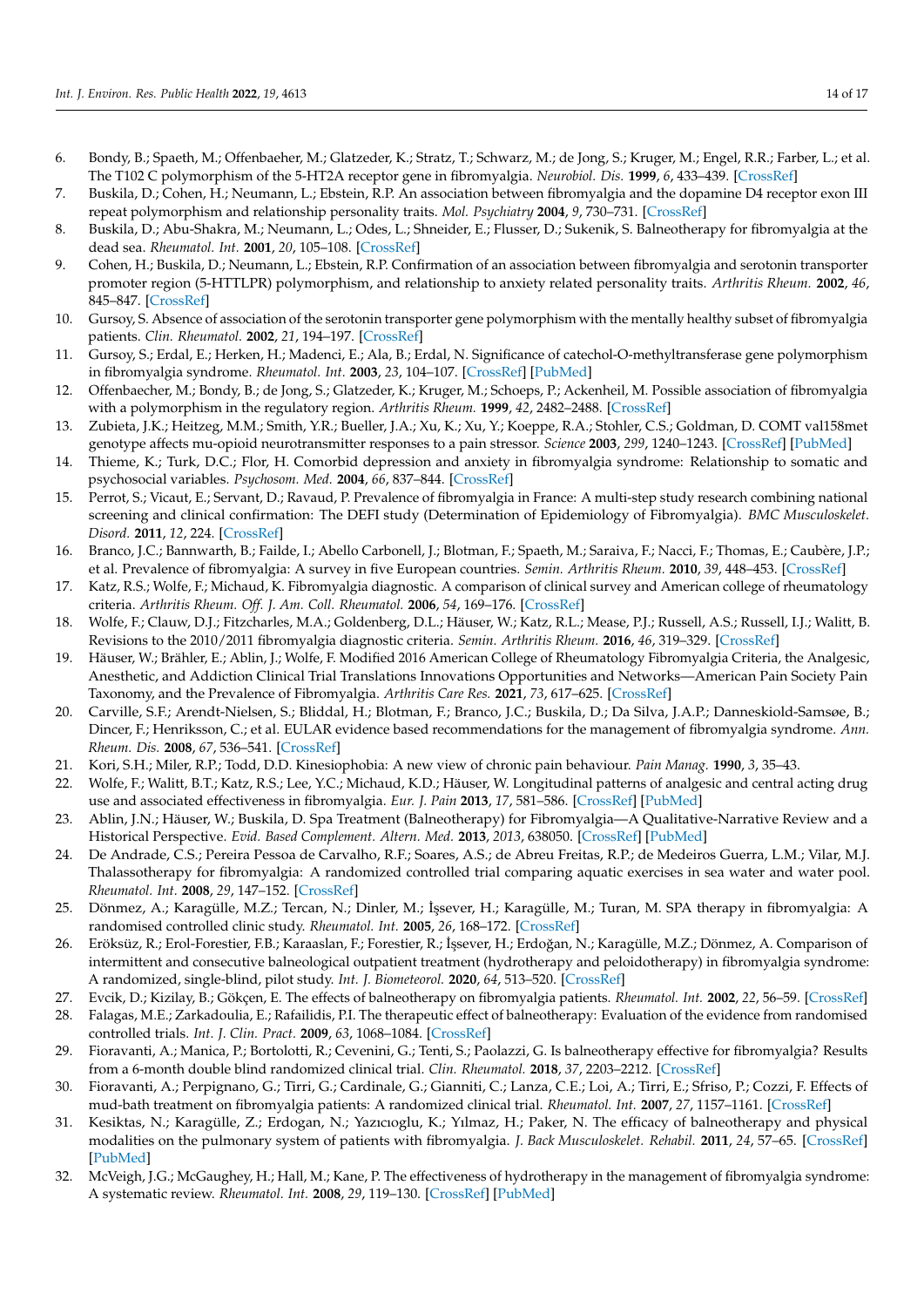- 33. Neira, R.; Marques, P.; Pérez, P.; Cervantes, F.; Costa, V. Effectiveness of Aquatic Therapy vs Land-based Therapy for Balance and Pain in Women with Fibromyalgia: A study protocol for a randomised controlled trial. *BMC Musculoskelet. Disord.* **2017**, *19*, 22. [\[CrossRef\]](http://doi.org/10.1186/s12891-016-1364-5)
- <span id="page-14-4"></span>34. Neumann, L.; Sukenik, S.; Bolotin, A.; Abu Shakra, M.; Amir, M.; Flusser, M.; Buskila, D. The effect of balneotherapy at the Dead Sea on the quality of life of patients with fibromyalgia syndrome. *Clin. Rheumatol.* **2001**, *20*, 15–19. [\[CrossRef\]](http://doi.org/10.1007/s100670170097) [\[PubMed\]](http://www.ncbi.nlm.nih.gov/pubmed/11254234)
- <span id="page-14-1"></span>35. Ozkurt, S.; Dönmez, A.; Zeki Karagülle, M.; Uzunoğlu, E.; Turan, M.; Erdoğan, N. Balneotherapy in fibromyalgia: A single blind randomized controlled clinical study. *Rheumatol. Int.* **2012**, *32*, 1949–1954. [\[CrossRef\]](http://doi.org/10.1007/s00296-011-1888-9)
- <span id="page-14-0"></span>36. Zamunér, A.R.; Andrade, C.P.; Arca, E.A.; Avila, M.A. Impact of water therapy on pain management in patients with fibromyalgia: Current perspectives. *J. Pain Res.* **2019**, *12*, 1971–2007. [\[CrossRef\]](http://doi.org/10.2147/JPR.S161494)
- <span id="page-14-2"></span>37. Ardiç, F.; Ozgen, M.; Aybek, H.; Rota, S.; Cubukçu, D.; Gökgöz, A. Effects of balneotherapy on serum IL-1, PGE2 and LTB4 levels in fibromyalgia patients. *Rheumatol. Int.* **2007**, *27*, 441–446. [\[CrossRef\]](http://doi.org/10.1007/s00296-006-0237-x)
- <span id="page-14-3"></span>38. Zijlstra, T.R.; Van de Laar, M.A.; Bernelot Moens, H.J. Spa treatment for primary fibromyalgia syndrome: A combination of thalassotherapy, exercise and patient education improves symptoms and quality of life. *Rheumatology* **2005**, *44*, 539–546. [\[CrossRef\]](http://doi.org/10.1093/rheumatology/keh537)
- <span id="page-14-5"></span>39. Silva, A.; Queiroz, S.S.; Andersen, M.L.; Mônico-Neto, M.; Campos, R.M.; Roizenblatt, S.; Tufik, S.; Mello, M.T. Passive body heating improves sleep patterns in female patients with fibromyalgia. *Clinics* **2013**, *68*, 135–140. [\[CrossRef\]](http://doi.org/10.6061/clinics/2013(02)OA03)
- <span id="page-14-6"></span>40. Bidonde, J.; Busch, A.J.; Webber, S.C.; Schachter, C.L.; Danyliw, A.; Overend, T.J.; Richards, R.S.; Rader, T. Aquatic exercise training for fibromyalgia. *Cochrane Database Syst. Rev.* **2014**, *10*, 10–28. [\[CrossRef\]](http://doi.org/10.1002/14651858.CD011336)
- 41. Cao, C.F.; Ma, K.L.; Li, Q.L.; Luan, F.J.; Wang, Q.B.; Zhang, M.H.; Viswanath, O.; Myrcik, D.; Varrassi, G.; Wang, H.Q. Balneotherapy for Fibromyalgia Syndrome: A Systematic Review and Meta-Analysis. *J. Clin. Med.* **2021**, *10*, 1493. [\[CrossRef\]](http://doi.org/10.3390/jcm10071493) [\[PubMed\]](http://www.ncbi.nlm.nih.gov/pubmed/33916744)
- 42. Fraioli, A.; Grassi, M.; Mennuni, G.; Geraci, A.; Petraccia, L.; Fontana, M.; Conte, S.; Serio, A. Clinical researches on the efficacy of spa therapy in fibromyalgia. A systematic review. *Ann. Dell'istituto Super. Sanità* **2013**, *49*, 219–229.
- 43. Giacomelli, C.; Sernissi, F.; Sarzi-Putini, P.; Di Franco, M.; Atzeni, F.; Bazzichi, L. Fibromyalgia: A critical digest of the recent literature. *Clin. Exp. Rheumatol.* **2013**, *31*, S153–S157. [\[PubMed\]](http://www.ncbi.nlm.nih.gov/pubmed/24373373)
- <span id="page-14-10"></span>44. Giannotti, E.; Koutsikos, K.; Pigatto, M.; Rampudda, M.E.; Doria, A.; Masiero, S. Medium-/long-term effects of a specific exercise protocol combined with patient education on spine mobility, chronic fatigue, pain, aerobic fitness and level of disability in fibromyalgia. *Biomed. Res. Int.* **2014**, *2014*, 474029. [\[CrossRef\]](http://doi.org/10.1155/2014/474029)
- 45. Guidelli, G.M.; Tenti, S.; De Nobili, E.; Fioravanti, A. Fibromyalgia syndrome and spa therapy: Myth or reality? *Clin. Med. Insights Arthritis Musculoskelet. Disord.* **2012**, *5*, 19–26. [\[CrossRef\]](http://doi.org/10.4137/CMAMD.S8797) [\[PubMed\]](http://www.ncbi.nlm.nih.gov/pubmed/22408369)
- 46. Langhorst, J.; Musai, F.; Klose, P.; Haüser, W. Efficacy of hydrotherapy in fibromyalgia syndrome—A meta-analysis of randomized controlled trials. *Rheumatology* **2009**, *48*, 1155–1159. [\[CrossRef\]](http://doi.org/10.1093/rheumatology/kep182)
- <span id="page-14-7"></span>47. Naumann, J.; Sadaghiani, C. Therapeutic benefit of balneotherapy and hydrotherapy in the management of fibromyalgia syndrome: A qualitative systematic review and meta-analysis of randomized controlled trials. *Arthritis Res. Ther.* **2014**, *16*, R141. [\[CrossRef\]](http://doi.org/10.1186/ar4603)
- <span id="page-14-8"></span>48. Roques, C.F.; Queneau, P. Spa therapy for pain of patients with chronic low back pain, knee osteoarthritis and fibromyalgia. *Bull. L'academie Natl. Med.* **2016**, *200*, 575–587.
- <span id="page-14-9"></span>49. World Health Organization; Regional Office for Europe, Slama-Chaudhry, Anbreen & Golay, Alain. Patient education and self-management support for chronic disease: Methodology for implementing patient-tailored therapeutic programmes. *Public Health Panor.* **2019**, *5*, 357–361.
- <span id="page-14-11"></span>50. Hammond, A.; Freeman, K. Community patient education and exercise for people with fibromyalgia: A parallel group randomized controlled trial. *Clin. Rehabil.* **2006**, *20*, 835–846. [\[CrossRef\]](http://doi.org/10.1177/0269215506072173)
- <span id="page-14-16"></span>51. Ittersum van, M.W.; Wilgen van, C.P.; der Schans van, C.P.; Lambrecht, L.; Groothoff, J.W.; Nijs, J. Written pain neuroscience education in fibromyalgia: A multicenter randomized controlled trial. *Pain Pract.* **2014**, *14*, 689–700. [\[CrossRef\]](http://doi.org/10.1111/papr.12137) [\[PubMed\]](http://www.ncbi.nlm.nih.gov/pubmed/24251724)
- 52. Karper, W.B. Effects of exercise, patient education, and resource support on women with fibromyalgia: An extended long-term study. *J. Women Aging* **2016**, *28*, 555–562. [\[CrossRef\]](http://doi.org/10.1080/08952841.2016.1223954) [\[PubMed\]](http://www.ncbi.nlm.nih.gov/pubmed/27749200)
- <span id="page-14-17"></span>53. Nam, S.; Tin, D.; Bain, L.; Thorne, J.C.; Ginsburg, L. Clinical utility of the Hospital Anxiety and Depression Scale (HADS) for an outpatient fibromyalgia education program. *Clin. Rheumatol.* **2014**, *33*, 685–692. [\[CrossRef\]](http://doi.org/10.1007/s10067-013-2377-1) [\[PubMed\]](http://www.ncbi.nlm.nih.gov/pubmed/23995734)
- <span id="page-14-12"></span>54. Oh, T.H.; Hoskin, T.L.; Luedtke, C.A.; Weingarten, T.N.; Vincent, A.; Kim, C.H.; Thompson, J.M. Predictors of clinical outcome in fibromyalgia after a brief interdisciplinary fibromyalgia treatment program: Single center experience. *PM&R* **2012**, *4*, 257–263.
- <span id="page-14-13"></span>55. Bagdatli, A.O.; Donmez, A.; Eröksüz, R.; Bahad1r, G.; Turan, M.; Erdogan, N. Does addition of 'mud-pack and hot pool treatment' to patient education make a difference in fibromyalgia patients? A randomized controlled single blind study. *Int. J. Biometeorol.* **2015**, *59*, 1905–1911. [\[CrossRef\]](http://doi.org/10.1007/s00484-015-0997-7)
- <span id="page-14-14"></span>56. Koçyigit, B.F.; Gür, A.; Altindag, O.; Akyol, A.; Gursoy, S. Comparison of education and balneotherapy efficacy in patients with fibromyalgia syndrome: A randomized, controlled clinical study. *Agri* **2016**, *28*, 72–78. [\[CrossRef\]](http://doi.org/10.5505/agri.2015.77699)
- <span id="page-14-15"></span>57. Camerini, L.; Camerini, A.L.; Schulz, P.J. Do participation and personalization matter? A model-driven evaluation of an Internet-based patient education intervention for fibromyalgia patients. *Patient Educ. Couns.* **2013**, *92*, 229–234. [\[CrossRef\]](http://doi.org/10.1016/j.pec.2013.04.007)
- <span id="page-14-18"></span>58. Perrot, S.; Bouhassira, D.; Fermanian, J.; Cercle d'Etude de la Douleur en Rhumatologie. Development and validation of the Fibromyalgia Rapid Screening tool (FiRST). *Pain* **2010**, *150*, 250–256. [\[CrossRef\]](http://doi.org/10.1016/j.pain.2010.03.034)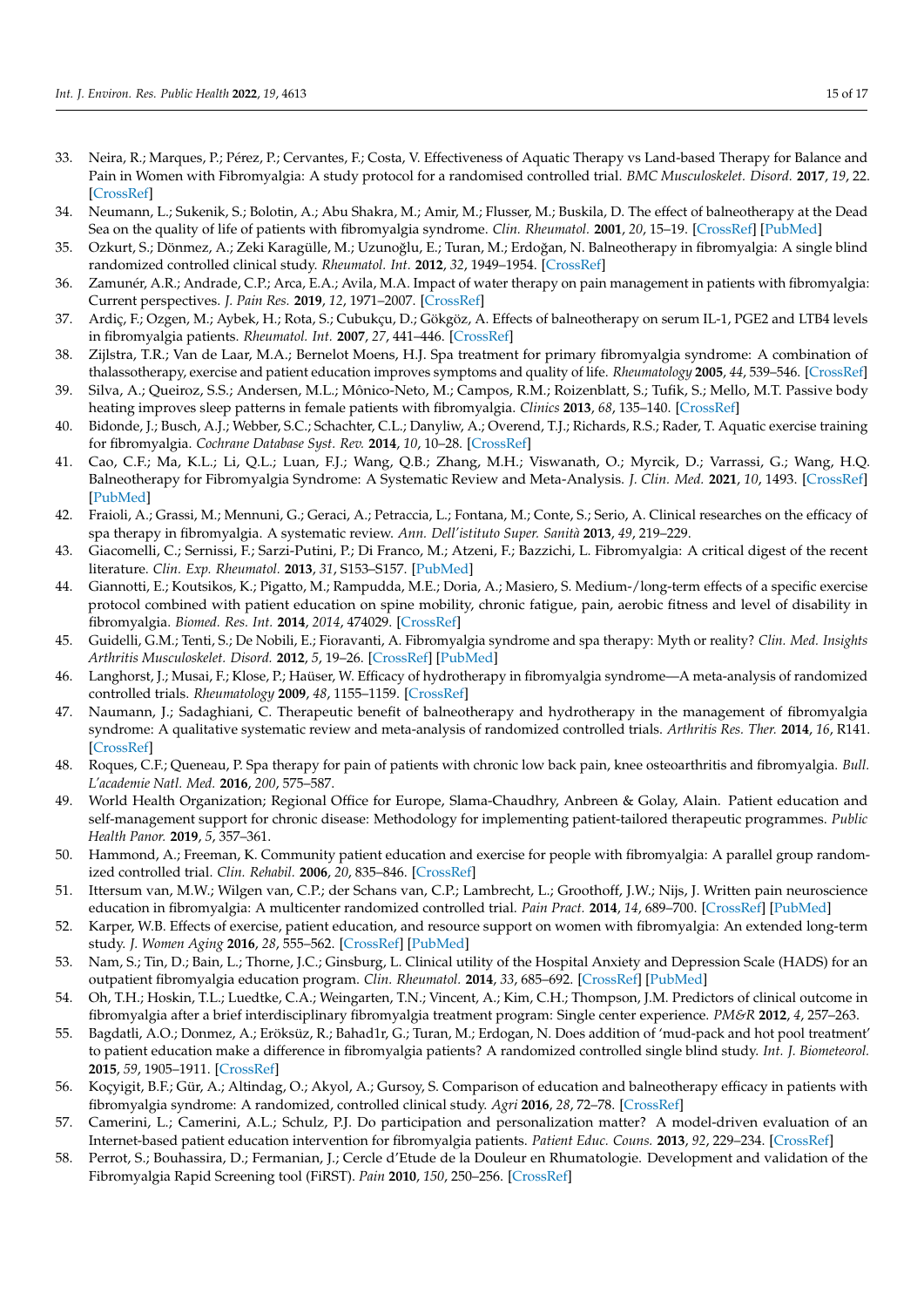- <span id="page-15-0"></span>59. Gendreau, R.M.; Arnold, L.; Clauw, D.J.; Gendreau, J.; Daugherty, B.; Lederman, S. Novel Composite Responder Endpoints for Fibromyalgia Therapy Assessment. *Arthritis Rheumatol.* **2016**, *68* (Suppl. 10).
- <span id="page-15-1"></span>60. Mease, P.J.; Clauw, D.J.; Christensen, R.; Crofford, L.J.; Gendreau, R.M.; Martin, S.A.; Simon, L.S.; Strand, V.; Williams, D.A.; Arnold, L.M.; et al. Toward development of a fibromyalgia responder index and disease activity score: OMERACT module update. *J. Rheumatol.* **2011**, *38*, 1487–1495. [\[CrossRef\]](http://doi.org/10.3899/jrheum.110277)
- <span id="page-15-2"></span>61. Burckhardt, C.S.; Clark, S.R.; Bennett, R.M. The Fibromyalgia Impact Questionnaire: Development and validation. *J. Rheumatol.* **1991**, *18*, 728–733. [\[PubMed\]](http://www.ncbi.nlm.nih.gov/pubmed/1865419)
- <span id="page-15-3"></span>62. Perrot, S.; Dumont, D.; Guillemin, F.; Pouchot, J.; Coste, J.; For the French Group of Quality of Life Research. Quality of life in women with fibromyalgia syndrome: Validation of the QIF, the French version of the fibromyalgia impact questionnaire. *J. Rheumatol.* **2003**, *30*, 1054–1059. [\[PubMed\]](http://www.ncbi.nlm.nih.gov/pubmed/12734906)
- <span id="page-15-4"></span>63. Huskisson, E.C. Measurement of pain. *Lancet* **1974**, *2*, 1127–1131. [\[CrossRef\]](http://doi.org/10.1016/S0140-6736(74)90884-8)
- <span id="page-15-5"></span>64. Price, D.D.; McGrath, P.A.; Rafii, A.; Buckingham, B. The validation of visual analogue scales as ratio scale measures for chronic and experimental pain. *Pain* **1983**, *17*, 45–56. [\[CrossRef\]](http://doi.org/10.1016/0304-3959(83)90126-4)
- <span id="page-15-6"></span>65. Koçyigit, B.F.; Okyay, R.A. The relationship between body mass index and pain, disease activity, depression and anxiety in women with fibromyalgia. *PeerJ* **2018**, *6*, e4917. [\[CrossRef\]](http://doi.org/10.7717/peerj.4917) [\[PubMed\]](http://www.ncbi.nlm.nih.gov/pubmed/29868295)
- 66. Vlaeyen, J.W.S.; Kole-Snijders, A.M.J.; Rotteveel, A.M.; Rueslink, R.; Heuts, P.H.T.G. The rôle of fear of mouvement/(re)injury in pain disability. *J. Occup. Rehabil.* **1995**, *5*, 235–252. [\[CrossRef\]](http://doi.org/10.1007/BF02109988)
- <span id="page-15-7"></span>67. Vlaeyen, J.W.S.; Kole-Snijders, A.M.J.; Boeren, R.G.B.; Ruesink, R.; Van Eek, H. Fear of mouvement/(re)injury in chronic low back problem and its relations to behavioral performance. *Pain* **1995**, *62*, 363–372. [\[CrossRef\]](http://doi.org/10.1016/0304-3959(94)00279-N)
- <span id="page-15-8"></span>68. Sullivan, M.J.L.; Bishop, S.R.; Pivik, J. The pain catastrophizing scale: Development and validation. *Psychol. Assess.* **1995**, *7*, 524–532. [\[CrossRef\]](http://doi.org/10.1037/1040-3590.7.4.524)
- <span id="page-15-9"></span>69. Bellamy, N.; Buchanan, W.W.; Goldsmith, C.H.; Campbell, J.; Stitt, L.W.J. Validation of WOMAC: A health status instrument for measuring clinically important patient relevant outcomes to antirheumatic drug therapy in patients with osteoarthritis of the hip or knee. *J. Rheumatol.* **1995**, *15*, 1833–1840.
- <span id="page-15-10"></span>70. Pichot, P.; Brun, J.P. Brief self-evaluation questionnaire for depressive, asthenic and anxious dimensions [in French]. *Ann. Med. Psychol.* **1984**, *142*, 862–865.
- <span id="page-15-11"></span>71. Johns, M.W. A new method for measuring day time sleepiness: The Epworth Sleepiness Scale. *Sleep* **1991**, *14*, 540–545. [\[CrossRef\]](http://doi.org/10.1093/sleep/14.6.540) [\[PubMed\]](http://www.ncbi.nlm.nih.gov/pubmed/1798888)
- <span id="page-15-12"></span>72. Zigmond, A.S.; Snaith, R.P. The Hospital Anxiety and Depression Scale. *Acta Psychiatr. Scand.* **1983**, *67*, 361–370. [\[CrossRef\]](http://doi.org/10.1111/j.1600-0447.1983.tb09716.x) [\[PubMed\]](http://www.ncbi.nlm.nih.gov/pubmed/6880820)
- <span id="page-15-13"></span>73. Macfarlane, G.J.; Kronisch, C.; Dean, L.E.; Atzeni, F.; Häuser, W.; Fluß, E.; Choy, E.; Kosek, E.; Amris, K.; Branco, J.; et al. Eular revisited recommendations for the management of fibromyalgia. *Ann. Rheum. Dis.* **2017**, *76*, 318–328. [\[CrossRef\]](http://doi.org/10.1136/annrheumdis-2016-209724) [\[PubMed\]](http://www.ncbi.nlm.nih.gov/pubmed/27377815)
- <span id="page-15-14"></span>74. Bennett, R.M.; Bushmakin, A.G.; Cappelleri, J.C.; Zlateva, G.; Sadosky, A.B. Minimal clinically important difference in the fibromyalgia impact questionnaire. *J. Rheumatol.* **2009**, *36*, 1304–1311. [\[CrossRef\]](http://doi.org/10.3899/jrheum.081090) [\[PubMed\]](http://www.ncbi.nlm.nih.gov/pubmed/19369473)
- <span id="page-15-15"></span>75. Maindet, C.; Maire, A.; Vermorel, C.; Cracowski, C.; Rolland, C.; Forestier, R.; Comte, A.; Roques, C.F.; Serra, E.; Bosson, J.L. Spa Therapy for the Treatment of Fibromyalgia: An Open, Randomized Multicenter Trial. *J. Pain* **2021**, *22*, 940–951. [\[CrossRef\]](http://doi.org/10.1016/j.jpain.2021.02.010)
- <span id="page-15-16"></span>76. Hanh, T.; Serog, P.; Fauconnier, J.; Batailler, P.; Mercier, F.; Roques, C.F.; Blin, P. One-year effectiveness of a 3-week balneotherapy program for the treatment of overweight or obesity. *Evid. Based Complement. Altern. Med.* **2012**, *2012*, 150839. [\[CrossRef\]](http://doi.org/10.1155/2012/150839)
- <span id="page-15-17"></span>77. Schnebelen-Berthier, C.; Negro, N.; Jaruga, A.; Roques, C.F.; Lecerf, J.M. Long term effect of spa therapy combined with patient education program on subjects with overweight and obesity—A controlled study. *Obes. Res. Clin. Pract.* **2019**, *13*, 492–498. [\[CrossRef\]](http://doi.org/10.1016/j.orcp.2019.06.005)
- <span id="page-15-18"></span>78. Kundakci, B.; Kaur, J.; Shim, S.R.; Hall, M.; Doherty, M.; Zhang, W.; Abhishek, A. THU0461 The comparative efficacy of nonpharmacological interventions for fibromyalgia: A systematic review with bayesian network meta-analysis. *Ann. Rheum. Dis.* **2020**, *79*, 467–468. [\[CrossRef\]](http://doi.org/10.1136/annrheumdis-2020-eular.803)
- <span id="page-15-19"></span>79. Carrera, B.G.; Segura-Jiménez, V.; Acosta-Manzano, P.; Estevez-Lopez, F.; Cosic, M.B.; Aparicio, V.A.; Carbonell-Baeza, A.; Delgado-Fernández, M. OP0101 Comparative effectiveness of land and water-based exercise on quality of life of patients with fibromyalgia: Preliminary findings from the al-ándalus randomised controlled trial. *Ann. Rheum. Dis.* **2018**, *76*, 318–328.
- <span id="page-15-20"></span>80. Rivas Neira, S.; Pasqual Marques, A.; Vivas Costa, J. AB0957 Is aquatic therapy more effective than land-based therapy in reducing pain of women with fibromyalgia? *Ann. Rheum. Dis.* **2020**, *79*, 1775–1776. [\[CrossRef\]](http://doi.org/10.1136/annrheumdis-2020-eular.2042)
- <span id="page-15-21"></span>81. Cohen, H.; Neumann, L.; Alhosshle, A.; Kotler, M.; Abu-Shakra, M.; Buskila, D. Abnormal sympathovagal balance in men with fibromyalgia. *J. Rheumatol.* **2001**, *28*, 581–589. [\[PubMed\]](http://www.ncbi.nlm.nih.gov/pubmed/11296963)
- 82. Giske, L.; Vøllestad, N.K.; Mengshoel, A.M.; Jensen, J.; Knardahl, S.; Røe, C. Attenuated adrenergic responses to exercise in women with fibromyalgia—A controlled study. *Eur. J. Pain* **2008**, *12*, 351–360. [\[CrossRef\]](http://doi.org/10.1016/j.ejpain.2007.07.007) [\[PubMed\]](http://www.ncbi.nlm.nih.gov/pubmed/17827042)
- <span id="page-15-22"></span>83. Naschitz, J.E.; Rozenbaum, M.; Fields, M.C.; Enis, S.; Manor, H.; Dreyfuss, D.; Peck, S.; Peck, E.R.; Babich, J.P.; Mintz, E.P.; et al. Cardiovascular reactivity in fibromyalgia: Evidence for pathogenic heterogeneity. *J. Rheumatol.* **2005**, *32*, 335–339. [\[PubMed\]](http://www.ncbi.nlm.nih.gov/pubmed/15693096)
- <span id="page-15-23"></span>84. Bruehl, S.; Chung, O.Y.; Jirjis, J.N.; Biridepalli, S. Prevalence of clinical hypertension in patients with chronic pain compared to nonpain general medical patients. *Clin. J. Pain* **2005**, *21*, 147–153. [\[CrossRef\]](http://doi.org/10.1097/00002508-200503000-00006)